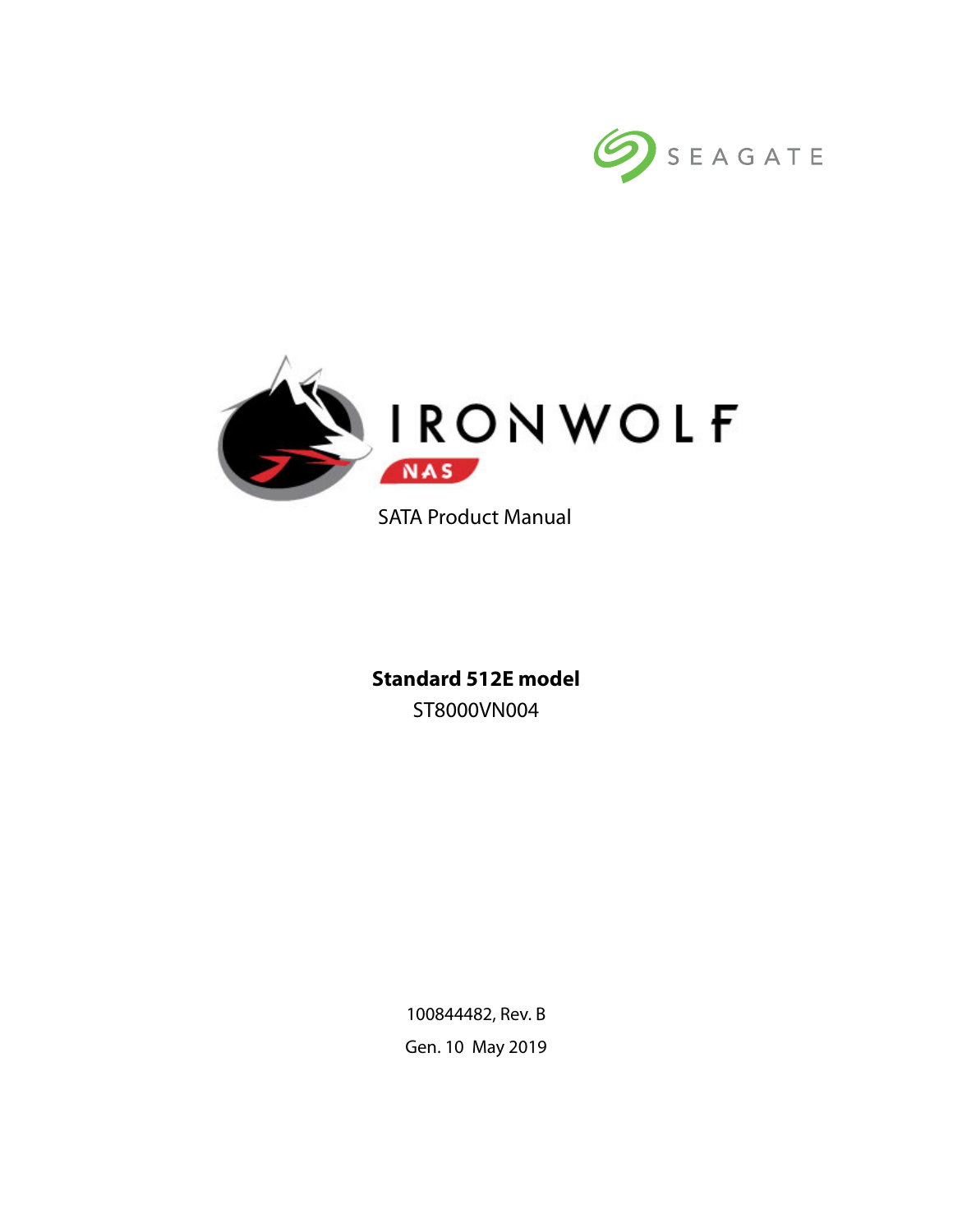## **Document Revision History**

| <b>Revision</b> | <b>Date</b> | <b>Pages affected and Description of changes</b>                                                                                                                                                                                                                                                                                         |
|-----------------|-------------|------------------------------------------------------------------------------------------------------------------------------------------------------------------------------------------------------------------------------------------------------------------------------------------------------------------------------------------|
| Rev. A          | 11/29/2018  | Initial release.                                                                                                                                                                                                                                                                                                                         |
| Rev. B          | 05/09/2019  | fc, 5-6, 8-10, 22 & 27: Removed 6TB model, references & specifications<br>7 & 16: Added (command controlled) to L/UL cycles<br>7 & 23: Updated weights<br>8 & 14: Updated Non-Op shock to 300 Gs & text<br>21: Added HDD and SSD Regulatory Compliance and Safety URL to reference document section<br>bc: Removed APAC & EMEA addresses |

#### **© 2019 Seagate Technology LLC. All rights reserved.**

Publication number: 100844482, Rev. B May 2019

Seagate, Seagate Technology and the Spiral logo are registered trademarks of Seagate Technology LLC in the United States and/or other countries. PowerChoice and SeaTools are either trademarks or registered trademarks of Seagate Technology LLC or one of its affiliated companies in the United States and/or other countries. The FIPS logo is a certification mark of NIST, which does not imply product endorsement by NIST, the U.S., or Canadian governments. All other trademarks or registered trademarks are the property of their respective owners. No part of this publication may be reproduced in any form without written permission of Seagate Technology LLC.

Call 877-PUB-TEK1 (877-782-8351) to request permission.

When referring to drive capacity, one gigabyte, or GB, equals one billion bytes and one terabyte, or TB, equals one trillion bytes. Your computer's operating system may use a different standard of measurement and report a lower capacity. In addition, some of the listed capacity is used for formatting and other functions, and thus will not be available for data storage. Actual quantities will vary based on various factors, including file size, file format, features and application software. Actual data rates may vary depending on operating environment and other factors. The export or re-export of hardware or software containing encryption may be regulated by the U.S. Department of Commerce, Bureau of Industry and Security (for more information, visit [www.bis.doc.gov](http://www.bis.doc.gov)), and controlled for import and use outside of the U.S. Seagate reserves the right to change, without notice, product offerings or specifications.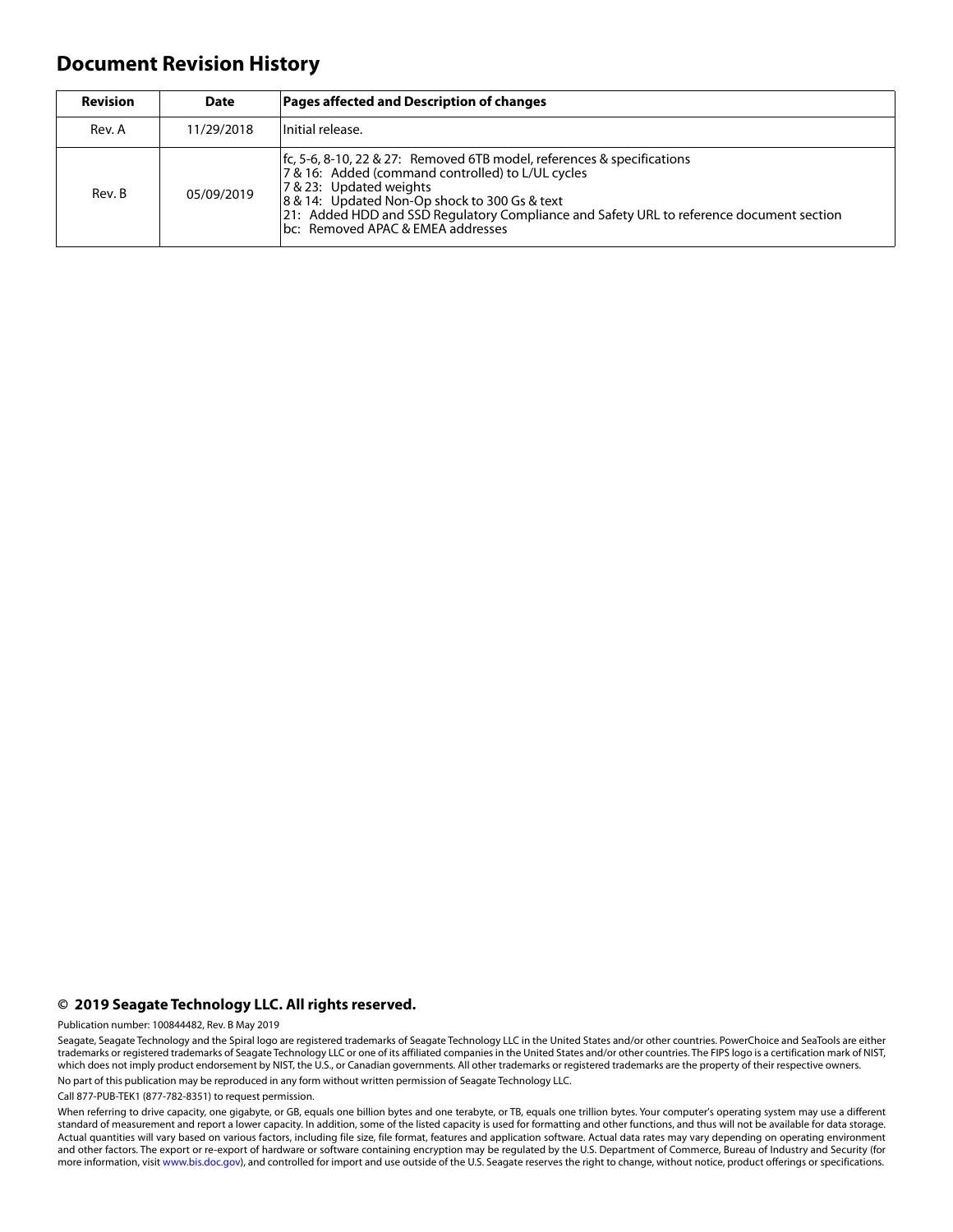# Contents

| 1.0 |      |                                                                                   |  |
|-----|------|-----------------------------------------------------------------------------------|--|
|     | 1.1  |                                                                                   |  |
| 2.0 |      |                                                                                   |  |
|     | 2.1  |                                                                                   |  |
|     | 2.2  |                                                                                   |  |
|     |      | 2.2.1                                                                             |  |
|     | 2.3  |                                                                                   |  |
|     | 2.4  |                                                                                   |  |
|     | 2.5  |                                                                                   |  |
|     |      | 2.5.1                                                                             |  |
|     |      | 2.5.2                                                                             |  |
|     |      | 2.5.3                                                                             |  |
|     |      | 2.5.4                                                                             |  |
|     | 2.6  |                                                                                   |  |
|     |      | 2.6.1                                                                             |  |
|     |      | 2.6.2                                                                             |  |
|     |      |                                                                                   |  |
|     |      | 2.6.3                                                                             |  |
|     | 2.7  |                                                                                   |  |
|     |      | 2.7.1                                                                             |  |
|     |      | 2.7.2                                                                             |  |
|     | 2.8  |                                                                                   |  |
|     | 2.9  |                                                                                   |  |
|     | 2.10 |                                                                                   |  |
|     | 2.11 |                                                                                   |  |
|     |      | Annualized Failure Rate (AFR) and Mean Time Between Failures (MTBF)  16<br>2.11.1 |  |
|     | 2.12 |                                                                                   |  |
|     |      | 2.12.1                                                                            |  |
|     |      | 2.12.2                                                                            |  |
|     |      | 2.12.3                                                                            |  |
|     |      | 2.12.4                                                                            |  |
|     |      | 2.12.5                                                                            |  |
|     |      | 2.12.6                                                                            |  |
|     |      | 2.12.7                                                                            |  |
|     |      | 2.12.8                                                                            |  |
|     |      | 2.12.9                                                                            |  |
|     | 2.13 |                                                                                   |  |
|     |      | European Union Restriction of Hazardous Substance Law 19<br>2.13.1                |  |
|     |      | 2.13.2                                                                            |  |
|     |      | 2.13.3                                                                            |  |
|     |      |                                                                                   |  |
|     | 2.14 |                                                                                   |  |
|     | 2.15 |                                                                                   |  |
|     | 2.16 |                                                                                   |  |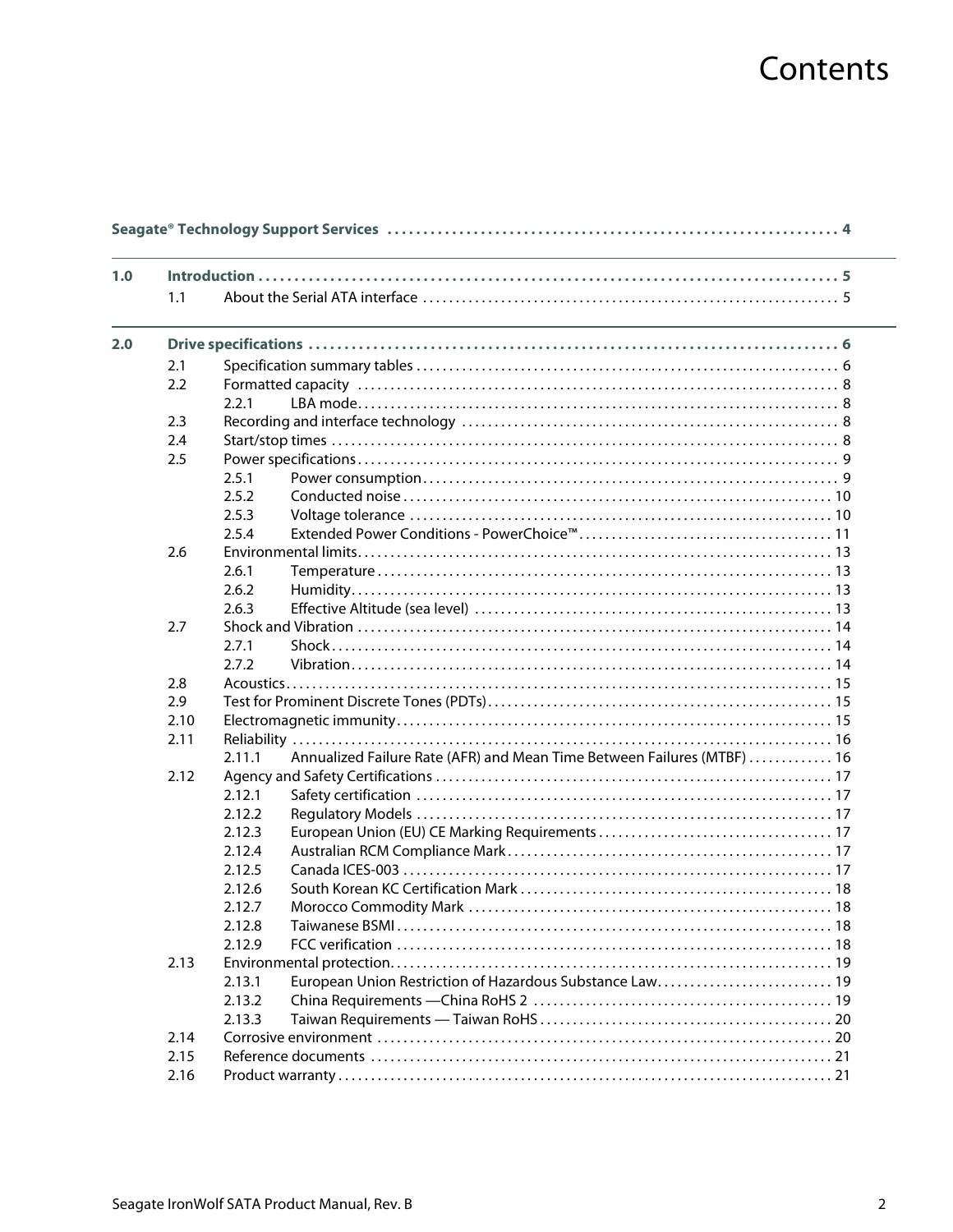# **Contents**

| 3.0 |     |                     |  |
|-----|-----|---------------------|--|
|     | 3.1 |                     |  |
|     | 3.2 |                     |  |
|     | 3.3 |                     |  |
|     | 3.4 |                     |  |
|     |     | 341                 |  |
| 4.0 |     |                     |  |
|     | 4.1 |                     |  |
|     | 4.2 |                     |  |
|     | 4.3 | 431<br>432<br>4.3.3 |  |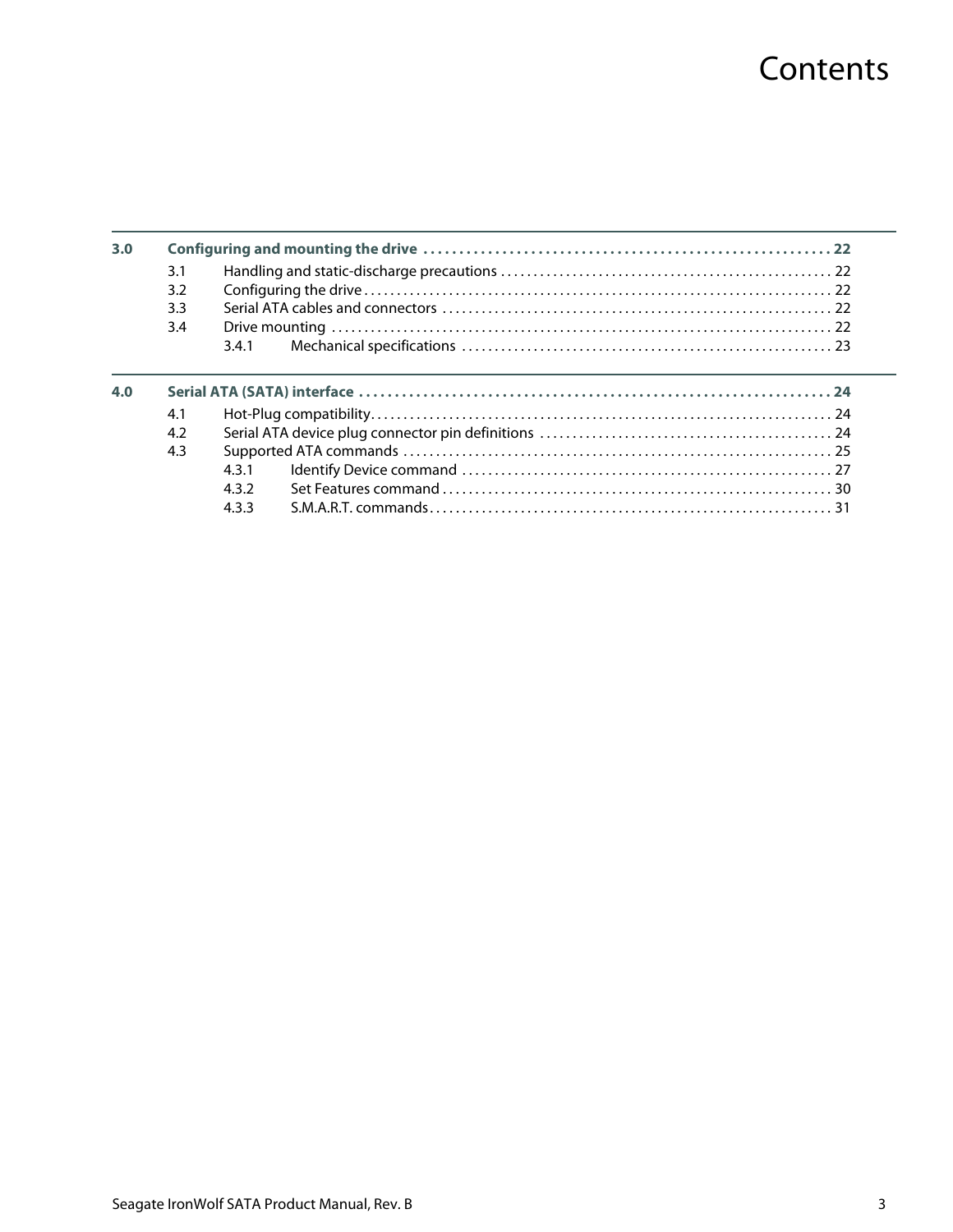# Seagate® Technology Support Services

<span id="page-4-0"></span>For information regarding online support and services, visit: [http://www.sea](http://www.seagate.com/contacts/)gate.com/contacts/ [For information regarding Warranty Support, visit: h](http://www.seagate.com/support/warranty-and-replacements/)ttp://www.seagate.com/support/warranty-and-replacements/ For information regarding data recovery services, visit: [http://www.seagate.com/services-software/recover/](http://www.seagate.com/services-software/data-recovery-services/) [For Seagate OEM, Distribution partner and reseller portals, visit: h](http://www.seagate.com/partners/)ttp://www.seagate.com/partners/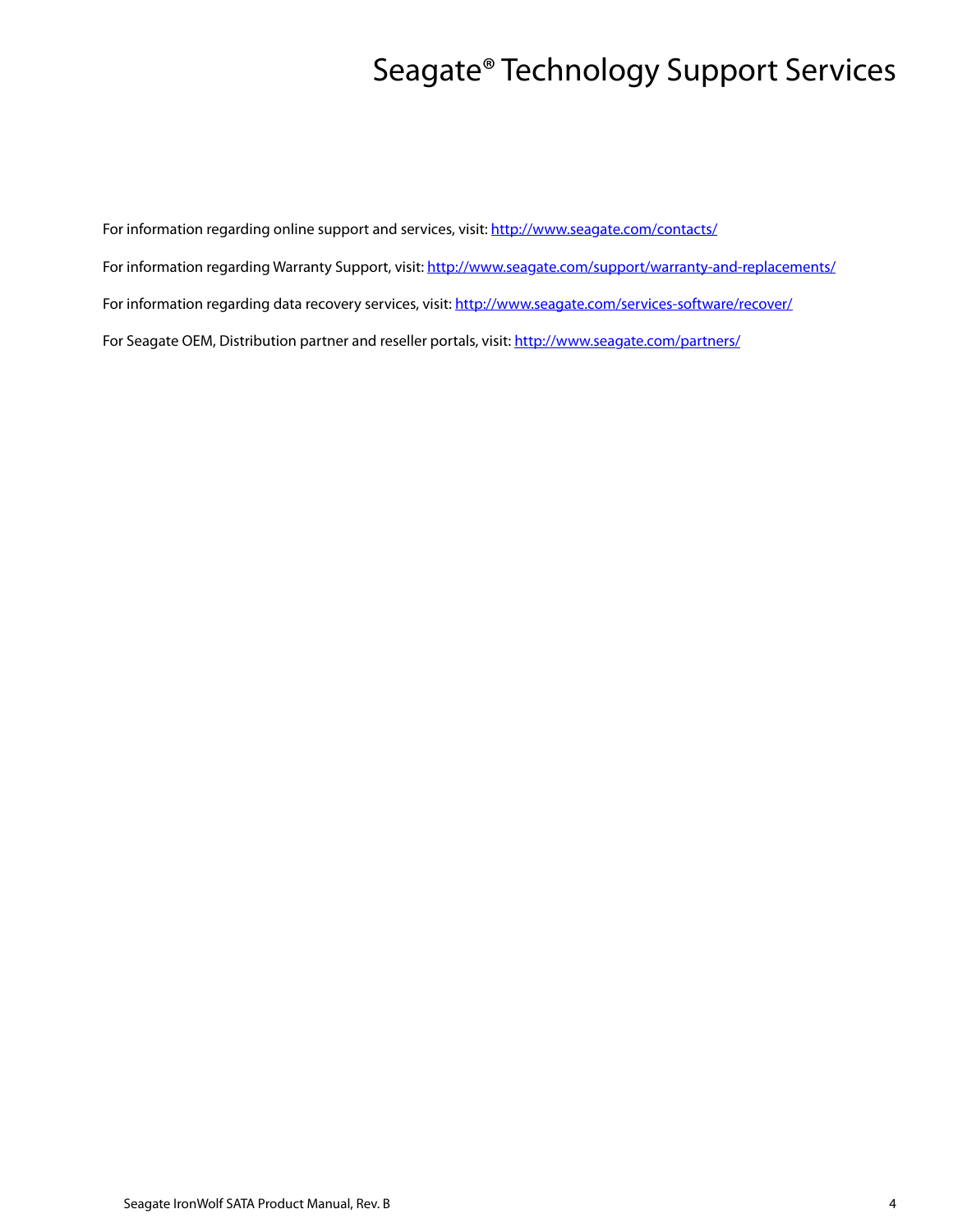## <span id="page-5-0"></span>**1.0 Introduction**

This manual describes the functional, mechanical and interface specifications for the following: Seagate® IronWolf® Serial ATA model drives:.

| 5xxE models     |  |
|-----------------|--|
| <b>Standard</b> |  |
| ST8000VN004     |  |

These drives provide the following key features:

- 7200 RPM spindle speed.
- Full-track multiple-sector transfer capability without local processor intervention.
- High instantaneous (burst) data-transfer rates (up to 600MB per second).
- Native Command Queuing with command ordering to increase performance in demanding applications.
- Perpendicular recording technology provides the drives with increased areal density.
- PowerChoice™ for selectable power savings
- SeaTools™ diagnostic software performs a drive self-test that eliminates unnecessary drive returns.
- State-of-the-art cache and on-the-fly error-correction algorithms.
- Support for S.M.A.R.T. drive monitoring and reporting.
- Supports latching SATA cables and connectors.
- Tarnish-resistant components to help protect drive from environmental elements, increasing field reliability.
- Worldwide Name (WWN) capability uniquely identifies the drive.

**Note** Seagate recommends validating the configuration with the selected HBA/ RAID controller manufacturer to ensure use of full capacity is supported.

## <span id="page-5-1"></span>**1.1 About the Serial ATA interface**

The Serial ATA interface provides several advantages over the traditional (parallel) ATA interface. The primary advantages include:

- Easy installation and configuration with true plug-and-play connectivity. It is not necessary to set any jumpers or other configuration options.
- Thinner and more flexible cabling for improved enclosure airflow and ease of installation.
- Scalability to higher performance levels.

In addition, Serial ATA makes the transition from parallel ATA easy by providing legacy software support. Serial ATA was designed to allow users to install a Serial ATA host adapter and Serial ATA disk drive in the current system and expect all of the existing applications to work as normal.

The Serial ATA interface connects each disk drive in a point-to-point configuration with the Serial ATA host adapter. There is no master/slave relationship with Serial ATA devices like there is with parallel ATA. If two drives are attached on one Serial ATA host adapter, the host operating system views the two devices as if they were both "masters" on two separate ports. This essentially means both drives behave as if they are Device 0 (master) devices.

The Serial ATA host adapter and drive share the function of emulating parallel ATA device behavior to provide backward compatibility with existing host systems and software. The Command and Control Block registers, PIO and DMA data transfers, resets, and interrupts are all emulated.

The Serial ATA host adapter contains a set of registers that shadow the contents of the traditional device registers, referred to as the Shadow Register Block. All Serial ATA devices behave like Device 0 devices. For additional information about how Serial ATA emulates parallel ATA, refer to the "Serial ATA: High Speed Serialized AT Attachment" specification. The specification can be downloaded from [www.serialata.or](http://www.serialata.org)g.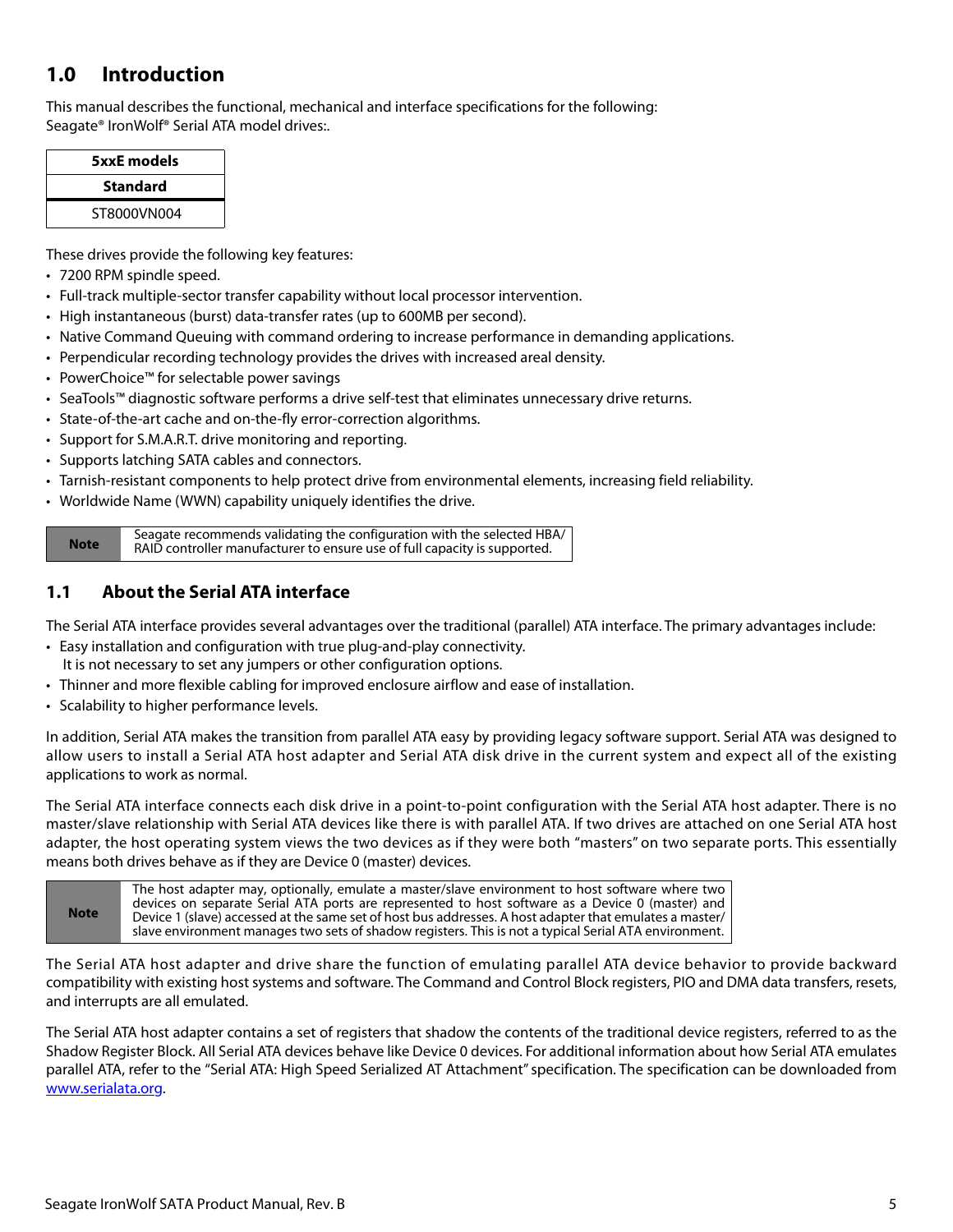## <span id="page-6-0"></span>**2.0 Drive specifications**

Unless otherwise noted, all specifications are measured under ambient conditions, at 25°C, and nominal power. For convenience, the phrases the drive and this drive are used throughout this manual to indicate the following drive models:

| 5xxE models     |
|-----------------|
| <b>Standard</b> |
| ST8000VN004     |
|                 |

## <span id="page-6-1"></span>**2.1 Specification summary tables**

The specifications listed in the following tables are for quick reference. For details on specification measurement or definition, see the appropriate section of this manual.

#### *Table 1 Drive specifications summary*

| <b>Drive specification</b>                    | <b>ST8000VN004</b>                                                  |  |  |
|-----------------------------------------------|---------------------------------------------------------------------|--|--|
| Formatted (512 bytes/sector)#                 | 8TB                                                                 |  |  |
| <b>Guaranteed sectors</b>                     | (see <b>Section 2.2</b> )                                           |  |  |
| Heads                                         | 10                                                                  |  |  |
| <b>Discs</b>                                  | 5                                                                   |  |  |
| Bytes per logical sector                      | 512                                                                 |  |  |
| Bytes per physical sector                     | 4096                                                                |  |  |
| Recording density, KBPI (Kb/in max)           | 2509                                                                |  |  |
| Track density, KTPI (ktracks/in, 0 skew)      | 371                                                                 |  |  |
| Areal density, $(Gb/in^2, @ 0$ skew mid-disk) | 930                                                                 |  |  |
| Spindle speed (RPM)                           | 7200                                                                |  |  |
| Internal data transfer rate (Mb/s max)        | 2850                                                                |  |  |
| Sustained data transfer rate OD (MiB/s max)   | 200 (210 MB/s max)                                                  |  |  |
| I/O data-transfer rate (MB/s max)             | 600                                                                 |  |  |
| ATA data-transfer modes supported             | PIO modes 0-4<br>Multiword DMA modes 0-2<br>Ultra DMA modes 0-6     |  |  |
| Cache buffer                                  | 256MB (262,144KB)                                                   |  |  |
| Weight: (maximum)                             | 716g (1.579 lb)                                                     |  |  |
| Average latency                               | 4.16ms                                                              |  |  |
| Power-on to ready (sec) (typ/max)             | 23/30                                                               |  |  |
| Standby to ready (sec) (typ/max)              | 23/30                                                               |  |  |
| Startup current (typical) 12V (peak)          | 1.8A                                                                |  |  |
| Voltage tolerance (including noise)           | $5V + 10/-5%$<br>$12V \pm 10\%$                                     |  |  |
| Non-Operating temperature                     | -40° to 70°C (Ambient Temperature, see sections 2.6.1 and 2.11)     |  |  |
| Operating temperature <sup>*</sup>            | 5°C                                                                 |  |  |
| Operating temperature <sup>*</sup>            | 70°C                                                                |  |  |
| Temperature gradient (°C per hour max)        | 20°C (operating)<br>30°C (nonoperating)                             |  |  |
| Relative humidity*                            | 5% to 95% (operating)<br>5% to 95% (nonoperating)                   |  |  |
| Relative humidity gradient                    | 30% per hour max                                                    |  |  |
| Altitude, operating                           | -304.8 m to 3,048 m<br>$(-1000 \text{ ft to } 10,000 + \text{ ft})$ |  |  |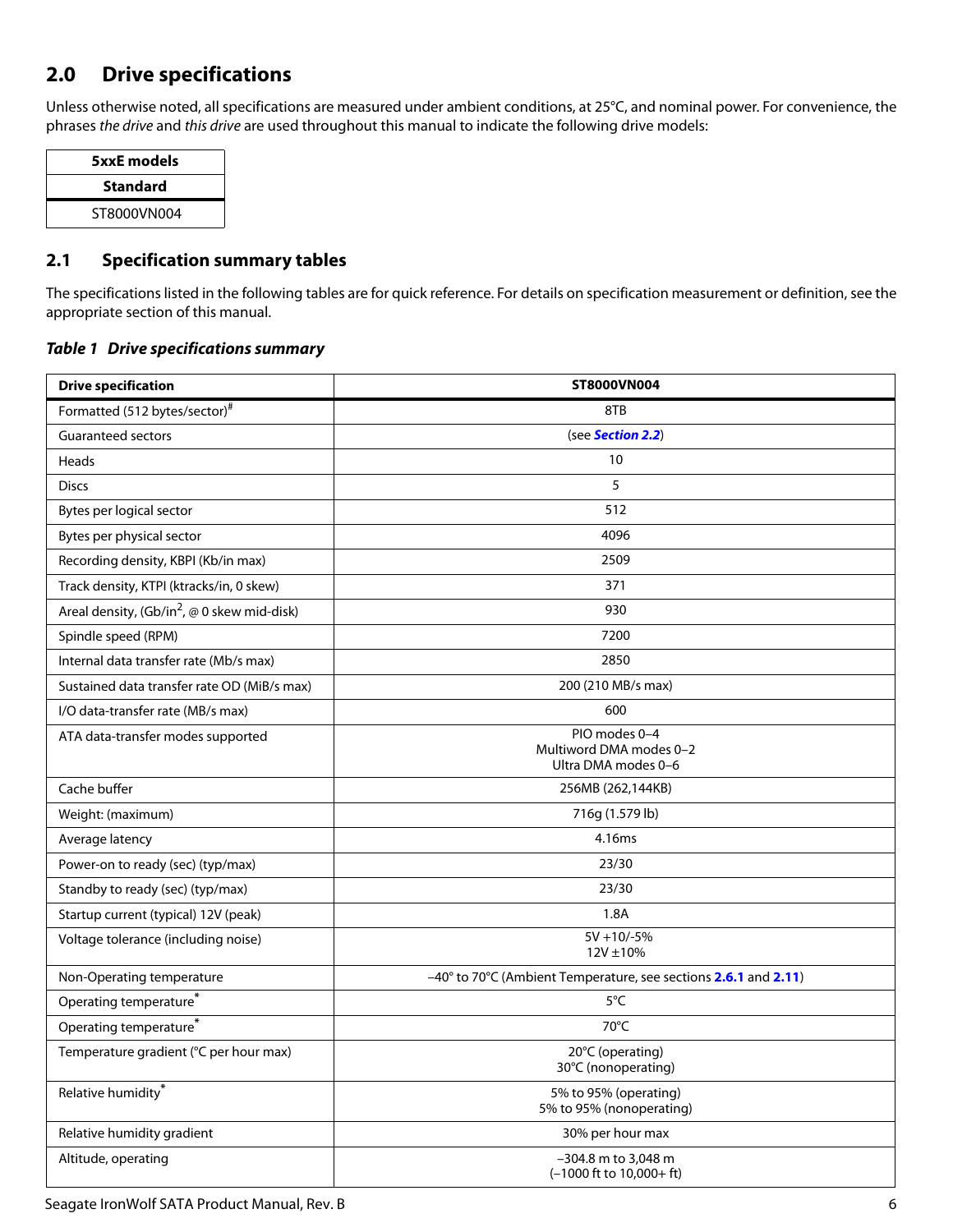| <b>Drive specification</b>                                              | ST8000VN004                                                                                                                                                                                                                                                         |  |  |
|-------------------------------------------------------------------------|---------------------------------------------------------------------------------------------------------------------------------------------------------------------------------------------------------------------------------------------------------------------|--|--|
| Altitude, nonoperating<br>(below mean sea level, max)                   | -304.8 m to 12,192 m<br>$(-1000$ ft to $40,000+$ ft)                                                                                                                                                                                                                |  |  |
| Operational Shock (max at 2 ms - typical)                               | Read 70 Gs / Write 40 Gs                                                                                                                                                                                                                                            |  |  |
| Non-Operational Shock (max at 2 ms - typical)                           | 300 Gs                                                                                                                                                                                                                                                              |  |  |
| Vibration, operating                                                    | $5 - 22$ Hz:<br>0.25 Gs, Limited displacement<br>22-350 Hz: 0.50 Gs<br>350-500 Hz: 0.25 Gs                                                                                                                                                                          |  |  |
| Operation Rotational vibration                                          | 20-1500Hz: 12.5 rads/s <sup>2</sup>                                                                                                                                                                                                                                 |  |  |
| Vibration, nonoperating                                                 | 10-500 Hz: 5.0 Grms ref                                                                                                                                                                                                                                             |  |  |
| Drive acoustics, sound power (bels)                                     |                                                                                                                                                                                                                                                                     |  |  |
| Idle                                                                    | 2.8 (typical)<br>$3.0$ (max)<br>During periods of drive idle, some offline activity may occur according to the<br>SMART specification, which may increase acoustic and power to operational levels.                                                                 |  |  |
| Performance seek                                                        | 3.2 (typical)<br>$3.4$ (max)                                                                                                                                                                                                                                        |  |  |
| Nonrecoverable read errors                                              | 1 sector per $10^{15}$ bits read                                                                                                                                                                                                                                    |  |  |
| Annualized Failure Rate (AFR)*                                          | 0.87% based on 8760 POH                                                                                                                                                                                                                                             |  |  |
| Maximum Rated Workload <sup>*</sup>                                     | Maximum rate of <180TB/year                                                                                                                                                                                                                                         |  |  |
|                                                                         | Workloads exceeding the annualized rate may degrade the drive MTBF and impact product<br>reliability. The Annualized Workload Rate is in units of TB per year, or TB per 8760 power on<br>hours. Workload Rate = TB transferred * (8760 / recorded power on hours). |  |  |
| Warranty                                                                | To determine the warranty for a specific drive, use a web browser to access the following web<br>page: http://www.seagate.com/support/warranty-and-replacements/.                                                                                                   |  |  |
|                                                                         | From this page, click on the "Is my Drive under Warranty" link. The following are required to<br>be provided: the drive serial number, model number (or part number) and country of<br>purchase. The system will display the warranty information for the drive.    |  |  |
| Load-unload cycles (command controlled)                                 | 600,000                                                                                                                                                                                                                                                             |  |  |
| Supports Hotplug operation per<br>Serial ATA Revision 3.3 specification | Yes                                                                                                                                                                                                                                                                 |  |  |

# One GB equals one billion bytes when referring to hard drive capacity. Accessible capacity may vary depending on operating environment and formatting.

<span id="page-7-0"></span>\* See **[Section 2.11, "Reliability"](#page-16-0)** for rated MTBF device operating condition requirements.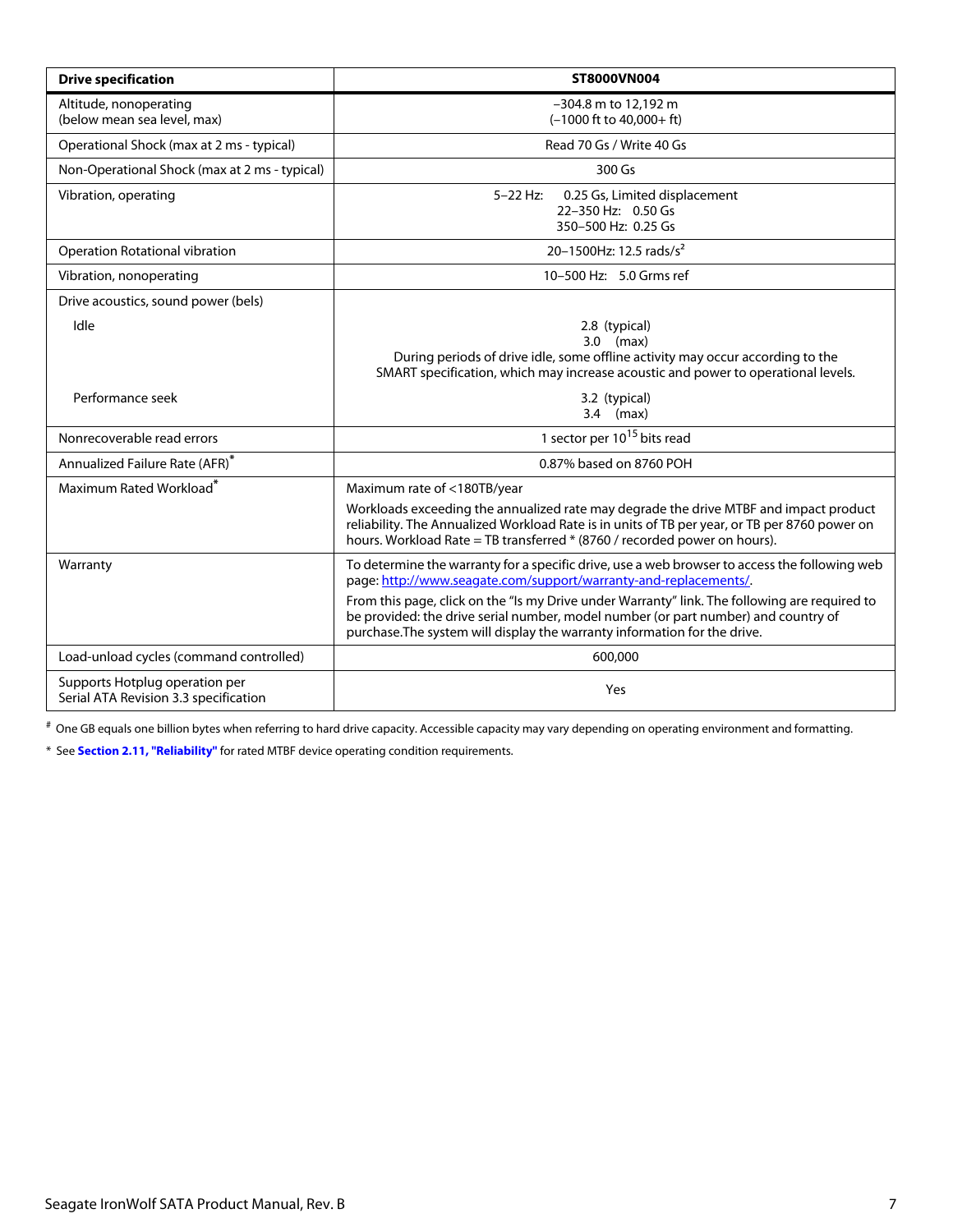## <span id="page-8-0"></span>**2.2 Formatted capacity**

| <b>ST models</b> | <b>Formatted capacity*</b> | <b>Guaranteed sectors</b> | Bytes per logical sector |  |
|------------------|----------------------------|---------------------------|--------------------------|--|
| ST8000VN004      | 8TB                        | 15,628,053,168            |                          |  |

\* One GB equals one billion bytes when referring to hard drive capacity. Accessible capacity may vary depending on operating environment and formatting.

#### <span id="page-8-1"></span>**2.2.1 LBA mode**

When addressing these drives in LBA mode, all blocks (sectors) are consecutively numbered from 0 to  $n-1$ , where n is the number of guaranteed sectors as defined above.

See **[Section 4.3.1, "Identify Device command"](#page-27-0)** (words 60-61 and 100-103) for additional information about 48-bit addressing support of drives with capacities over 137GB.

## <span id="page-8-2"></span>**2.3 Recording and interface technology**

| Interface                                                     | Serial ATA (SATA)      |  |
|---------------------------------------------------------------|------------------------|--|
| Recording method                                              | Perpendicular          |  |
| Recording density, KBPI (Kb/in max)                           | 2509                   |  |
| Track density, KTPI (ktracks/in, 0 Skew)                      | 371                    |  |
| Areal density (Gb/in <sup>2</sup> , $\omega$ 0 skew mid-disk) | 930                    |  |
| Spindle speed (RPM) $(\pm 0.2\%)$                             | 7200                   |  |
| Internal data transfer rate (Mb/s max)                        | 2850                   |  |
| Sustained data transfer rate (MiB/s max)                      | 200 (210 MB/s max)     |  |
| I/O data-transfer rate (MB/s max)                             | 600 (Ultra DMA mode 5) |  |

### <span id="page-8-3"></span>**2.4 Start/stop times**

| Power-on to Ready (sec) (typ/max) | 23/30 |
|-----------------------------------|-------|
| Standby to Ready (sec) (typ/max)  | 23/30 |
| Ready to spindle stop (sec) (max) | 23    |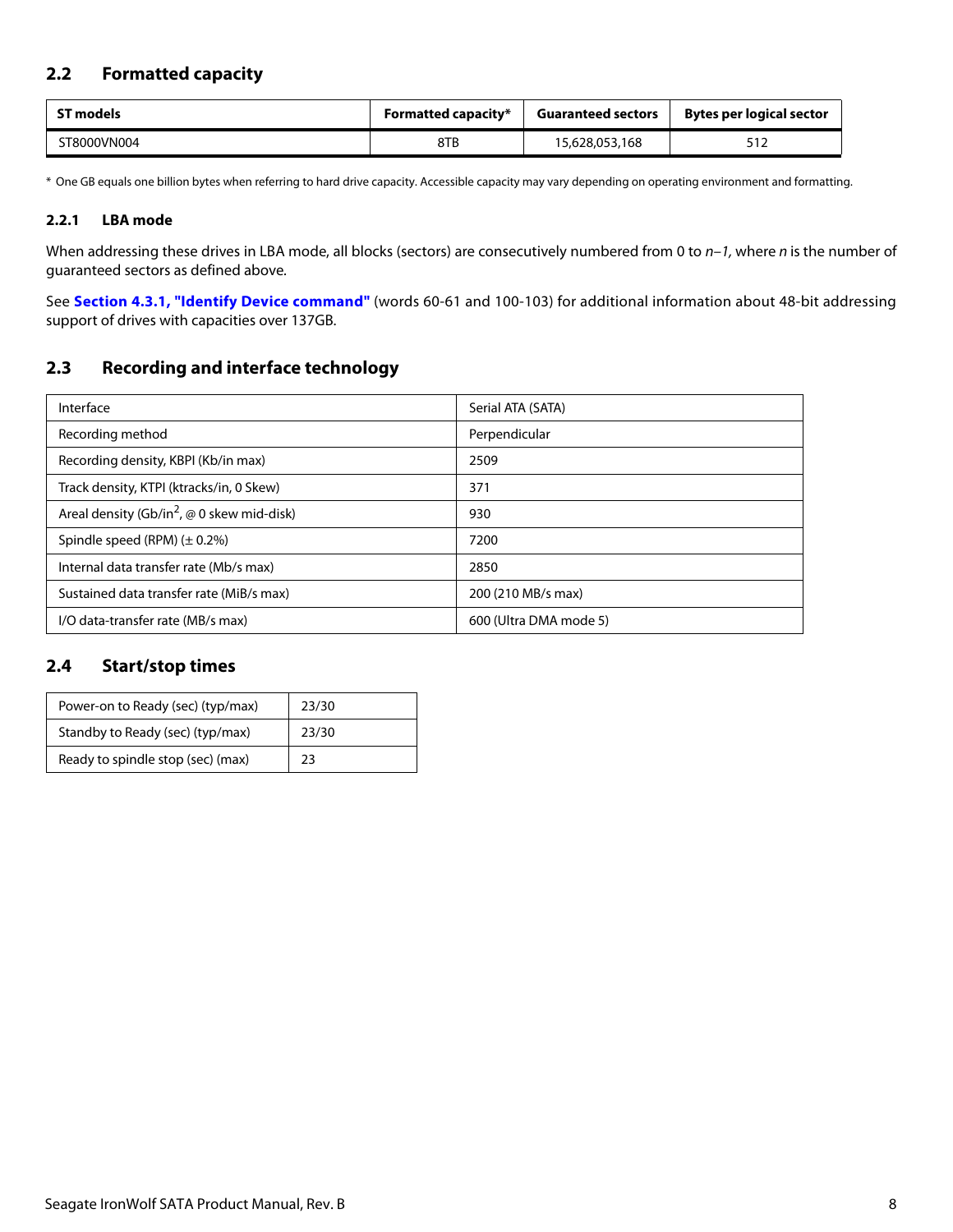## <span id="page-9-0"></span>**2.5 Power specifications**

The drive receives DC power (+5V or +12V) through a native SATA power connector. **[See Figure 2 on page 22](#page-22-5)** .

#### <span id="page-9-1"></span>**2.5.1 Power consumption**

Power requirements for the drives are listed in **[Table 2](#page-9-2)**. Typical power measurements are based on an average of drives tested, under nominal conditions, using 5.0V and 12.0V input voltage at 25°C ambient temperature.

#### <span id="page-9-2"></span>*Table 2 DC power requirements (8TB)*

|                                                    | 6.0Gb mode |        |              |
|----------------------------------------------------|------------|--------|--------------|
| <b>Voltage</b>                                     | $+5V$      | $+12V$ | <b>Watts</b> |
| <b>Regulation</b>                                  | ± 5%       |        | <b>Total</b> |
| Avg Idle Current*                                  | 0.233      | 0.503  | 7.16         |
| <b>Advanced Idle Current *</b>                     |            |        |              |
| Idle_A                                             | 0.233      | 0.506  | 7.20         |
| Idle B                                             | 0.18       | 0.429  | 6.02         |
| Idle_C                                             | 0.172      | 0.234  | 3.65         |
| Standby                                            | 0.164      | 0.015  | 1.00         |
| <b>OMaximum Start Current</b>                      |            |        |              |
| DC (peak DC)                                       | 0.718      | 1.65   | 23.37        |
| AC (Peak DC)                                       | 0.824      | 1.88   |              |
| <b>Operating current (random read 4K16Q):</b>      |            |        |              |
| <b>Typical DC</b>                                  | 0.40       | 0.669  | 9.96         |
| Maximum DC                                         | 0.403      | 0.729  |              |
| Maximum DC (peak)                                  | 1.073      | 2.328  |              |
| <b>Operating current (random write 4K16Q)</b>      |            |        |              |
| <b>Typical DC</b>                                  | 0.276      | 0.692  | 9.16         |
| Maximum DC                                         | 0.278      | 0.788  |              |
| Maximum DC (peak)                                  | 0.747      | 2.257  |              |
| <b>Operating current (sequential read 64K16Q)</b>  |            |        |              |
| <b>Typical DC</b>                                  | 0.702      | 0.548  | 10.02        |
| Maximum DC                                         | 0.708      | 0.549  |              |
| Maximum DC (peak)                                  | 1.125      | 0.88   |              |
| <b>Operating current (sequential write 64K16Q)</b> |            |        |              |
| <b>Typical DC</b>                                  | 0.61       | 0.546  | 9.54         |
| Maximum DC                                         | 0.613      | 0.546  |              |
| Maximum DC (peak)                                  | 0.758      | 1.824  |              |

\*During periods of drive idle, some offline activity may occur according to the S.M.A.R.T. specification, which may increase acoustic and power to operational levels.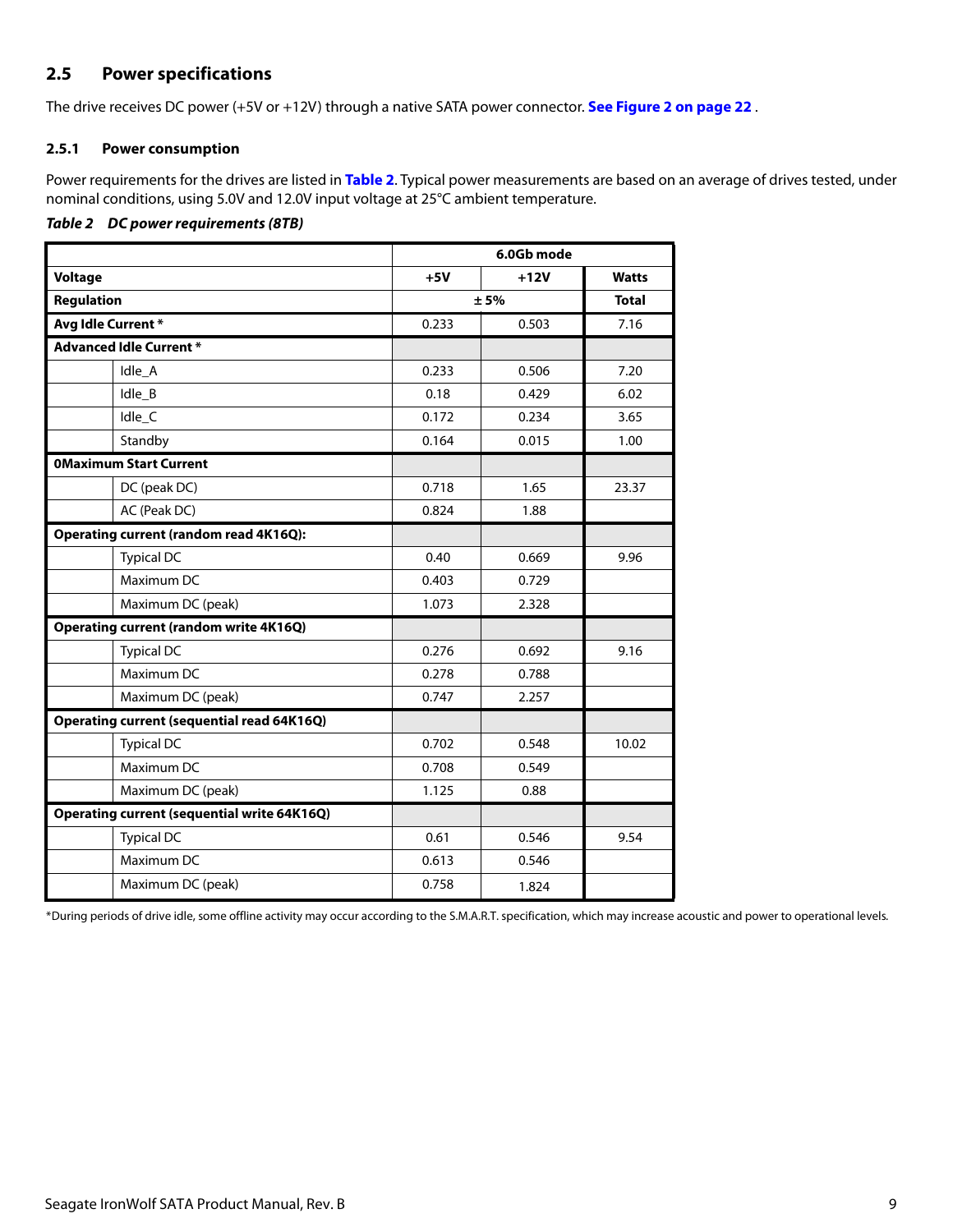#### **2.5.1.1 Typical current profiles**



#### **Figure 1. 8TB Typical 12V startup and operation current profile**

#### <span id="page-10-0"></span>**2.5.2 Conducted noise**

Input noise ripple is measured at the host system power supply across an equivalent 80-ohm resistive load on the +12 V line or an equivalent 15-ohm resistive load on the +5V line.

- Using 12V power, the drive is expected to operate with a maximum of 120mV peak-to-peak square-wave injected noise at up to 10MHz.
- Using 5V power, the drive is expected to operate with a maximum of 100mV peak-to-peak square-wave injected noise at up to 10MHz.

**Note** Equivalent resistance is calculated by dividing the nominal voltage by the typical RMS read/write current.

#### <span id="page-10-1"></span>**2.5.3 Voltage tolerance**

Voltage tolerance (including noise):

 $5V +10/-5\%$  12V ± 10%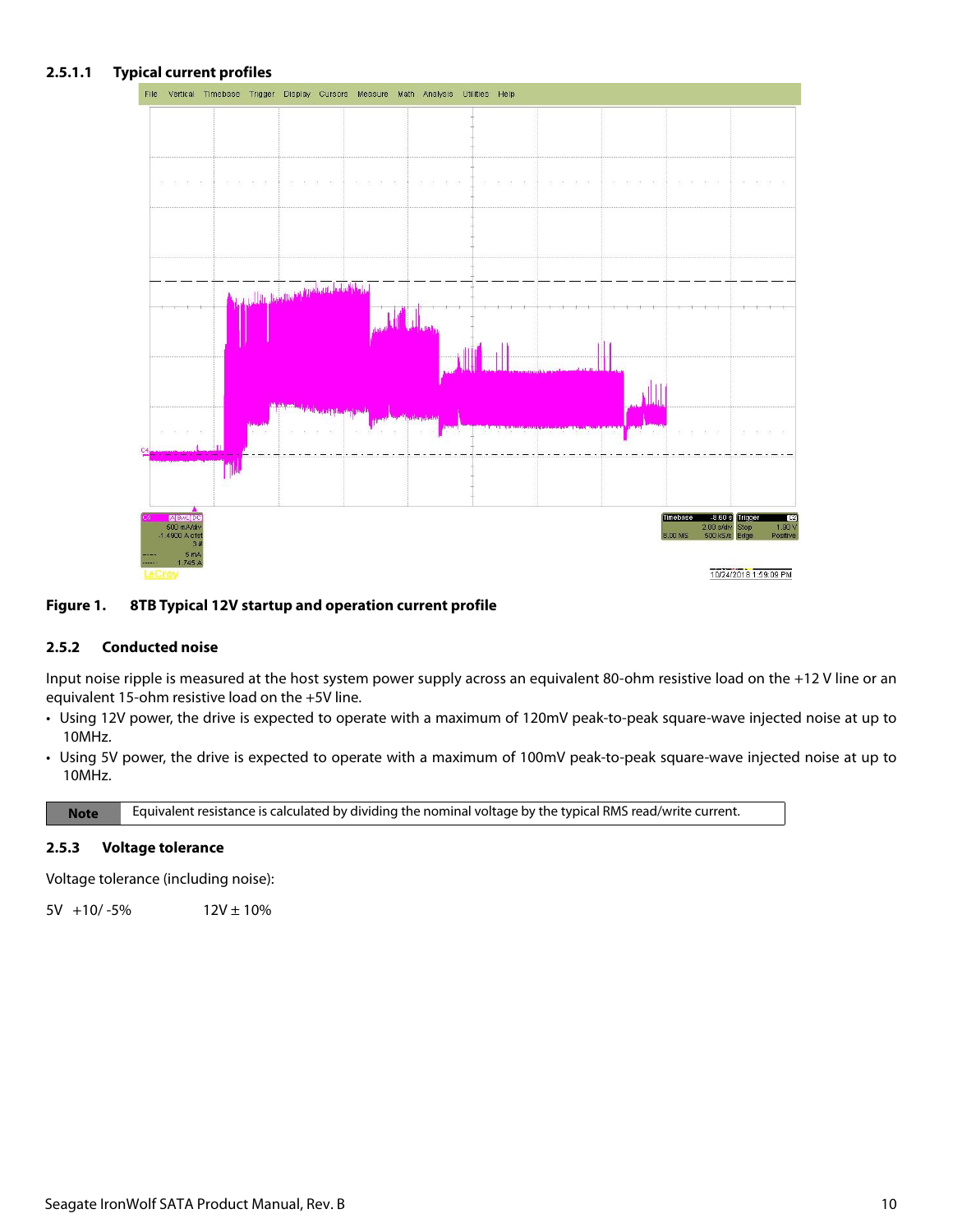#### <span id="page-11-0"></span>**2.5.4 Extended Power Conditions - PowerChoice**™

Utilizing the load/unload architecture a programmable power management interface is provided to tailor systems for reduced power consumption and performance requirements.

The table below lists the supported power conditions available in PowerChoice. Power conditions are ordered from highest power consumption (and shortest recovery time) to lowest power consumption (and longest recovery time) as follows: Idle a power >= Idle\_b power >= Idle\_c power >= Standby\_z power. The further users go down in the table, the more power savings is actualized. For example, Idle\_b results in greater power savings than the Idle\_a power condition. Standby results in the greatest power savings.

| <b>Power Condition Name</b> | <b>Power Condition ID</b> | <b>Description</b>                                 |
|-----------------------------|---------------------------|----------------------------------------------------|
| Idle a                      | 81 <sub>H</sub>           | Reduced electronics                                |
| Idle b                      | 82 <sub>H</sub>           | Heads unloaded. Disks spinning at full RPM         |
| Idle c                      | 83 <sub>H</sub>           | Heads unloaded. Disks spinning at reduced RPM      |
| Standby z                   | 00 <sub>H</sub>           | Heads unloaded. Motor stopped (disks not spinning) |

Each power condition has a set of current, saved and default settings. Default settings are not modifiable. Default and saved settings persist across power-on resets. The current settings do not persist across power-on resets. At the time of manufacture, the default, saved and current settings are in the Power Conditions log match.

#### **PowerChoice is invoked using one of two methods**

- Automatic power transitions which are triggered by expiration of individual power condition timers. These timer values may be customized and enabled using the Extended Power Conditions (EPC) feature set using the standardized Set Features command interface.
- Immediate host commanded power transitions may be initiated using an EPC Set Features "Go to Power Condition" subcommand to enter any supported power condition. Legacy power commands Standby Immediate and Idle Immediate also provide a method to directly transition the drive into supported power conditions.

#### **PowerChoice exits power saving states under the following conditions**

- Any command which requires the drive to enter the PM0: Active state (media access)
- Power on reset

#### **PowerChoice provides the following reporting methods for tracking purposes**

Check Power Mode Command

• Reports the current power state of the drive

#### Identify Device Command

- EPC Feature set supported flag
- EPC Feature enabled flag is set if at least one Idle power condition timer is enabled

#### Power Condition Log reports the following for each power condition

- Nominal recovery time from the power condition to active
- If the power condition is Supported, Changeable, and Savable
- Default enabled state, and timer value
- Saved enabled state, and timer value
- Current enabled state, and timer value

#### S.M.A.R.T. Read Data Reports

- Attribute 192 Emergency Retract Count
- Attribute 193 Load/Unload Cycle Count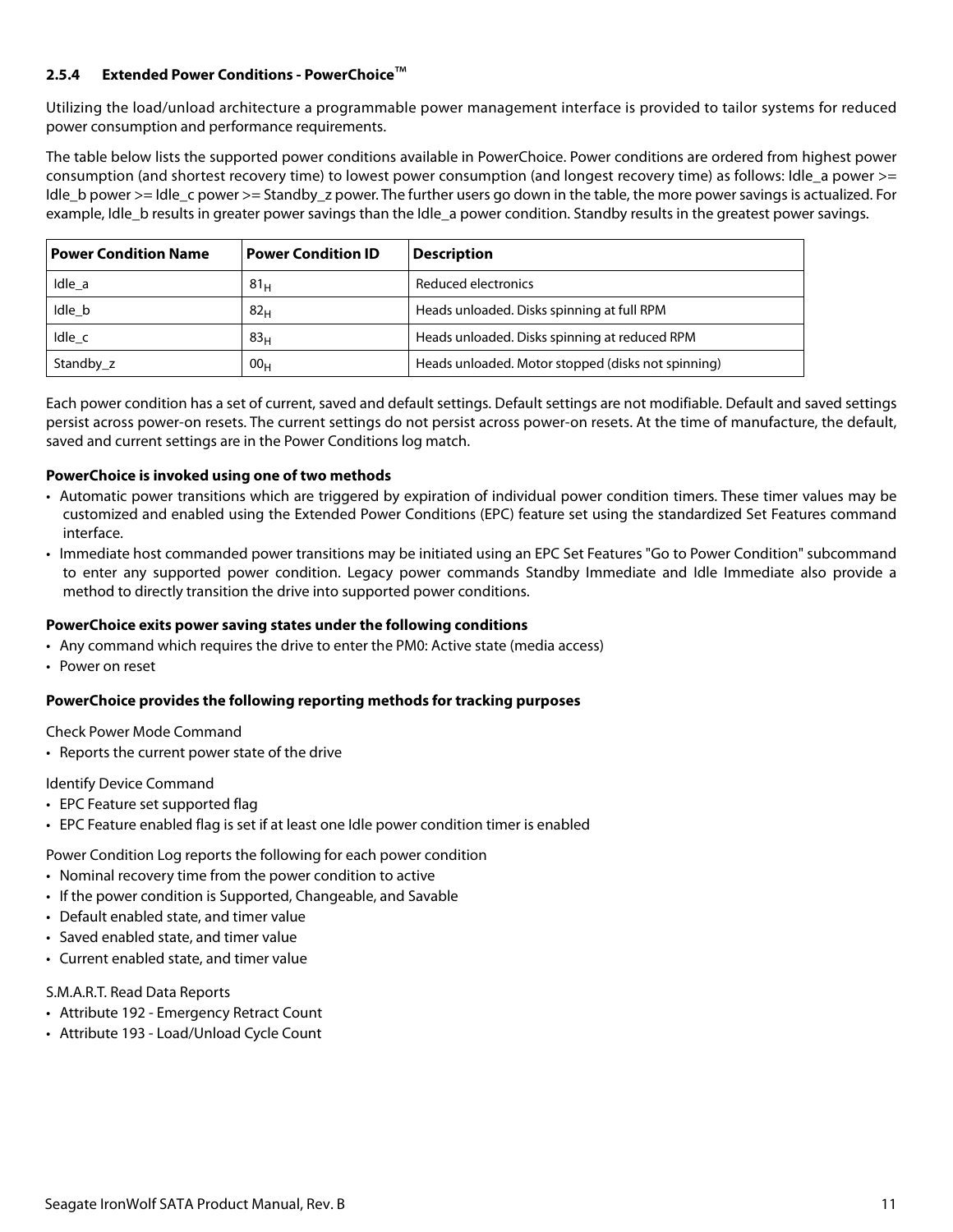#### **PowerChoice Manufacture Default Power Condition Timer Values**

Default power condition timer values have been established to assure product reliability and data integrity. A minimum timer value threshold of two minutes ensures the appropriate amount of background drive maintenance activities occur. Attempting to set a timer values less than the specified minimum timer value threshold will result in an aborted EPC "Set Power Condition Timer" subcommand.

| <b>Power Condition Name</b> | <b>Manufacturer Default Timer Values</b> |  |
|-----------------------------|------------------------------------------|--|
| Idle a                      | 100 msec                                 |  |
| Idle b                      | 2 min                                    |  |
| Idle c                      | 4 min                                    |  |
| Standby_z                   | $15 \text{ min}$                         |  |

Setting power condition timer values less than the manufacturer specified defaults or issuing the EPC "Go to Power Condition" subcommand at a rate exceeding the default timers may limit this products reliability and data integrity.

#### **PowerChoice Supported Extended Power Condition Feature Subcommands**

| <b>EPC Subcommand</b> | <b>Description</b>                      |  |
|-----------------------|-----------------------------------------|--|
| 00 <sub>H</sub>       | <b>Restore Power Condition Settings</b> |  |
| 01 <sub>H</sub>       | Go to Power Condition                   |  |
| 02 <sub>H</sub>       | Set Power Condition Timer               |  |
| 03 <sub>H</sub>       | Set Power Condition State               |  |
| 04 <sub>H</sub>       | Enable EPC Feature Set                  |  |
| 05 <sub>H</sub>       | Disable EPC Feature Set                 |  |

#### **PowerChoice Supported Extended Power Condition Identifiers**

| <b>Power Condition Identifiers</b> | <b>Power Condition Name</b> |
|------------------------------------|-----------------------------|
| 00 <sub>H</sub>                    | Standby z                   |
| $01 - 80_H$                        | Reserved                    |
| 81 <sub>H</sub>                    | Idle_a                      |
| 82 <sub>H</sub>                    | Idle_b                      |
| 83 <sub>H</sub>                    | Idle_c                      |
| $84 - FE_H$                        | Reserved                    |
| FF <sub>H</sub>                    | All EPC Power Conditions    |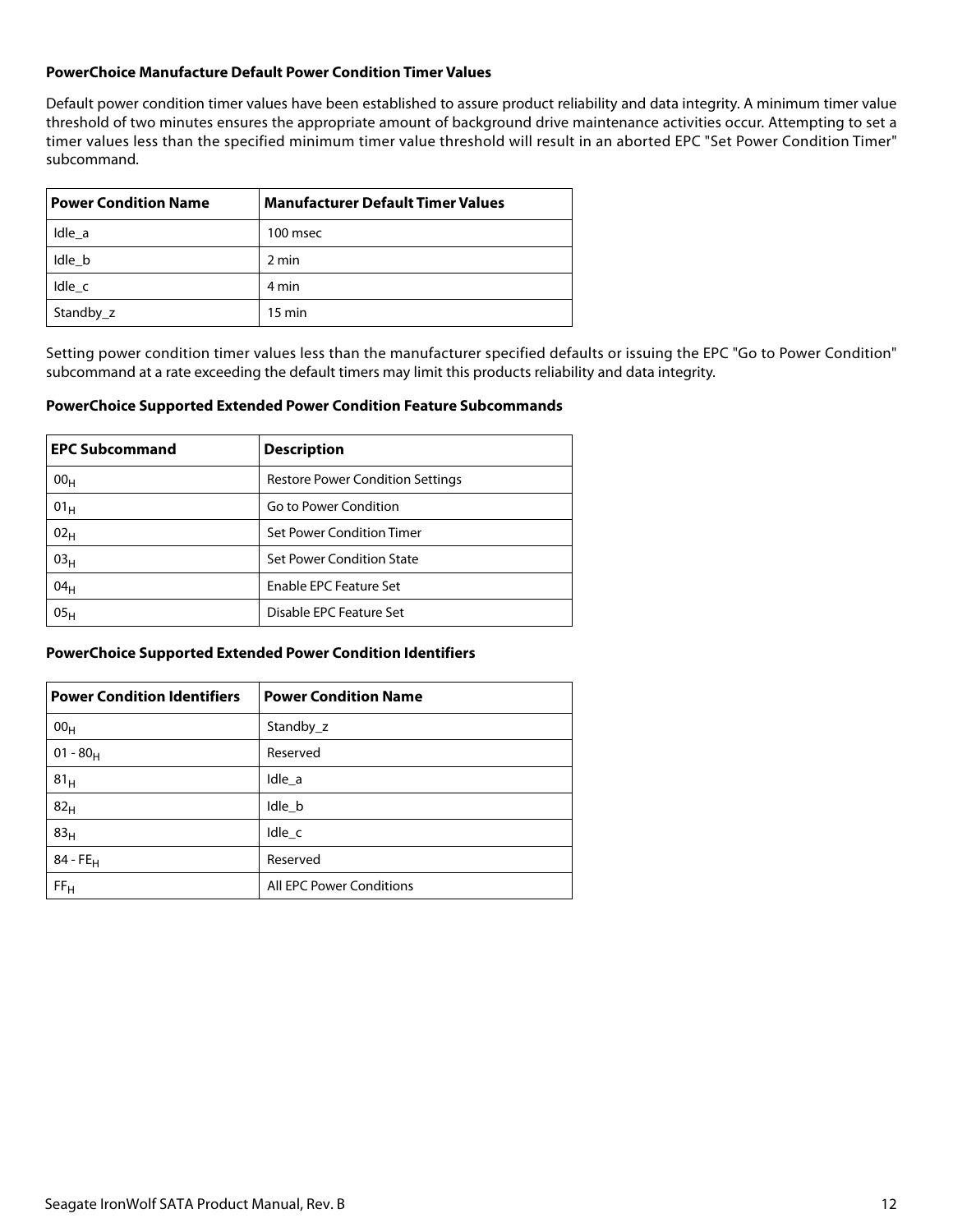## <span id="page-13-0"></span>**2.6 Environmental limits**

Temperature and humidity values experienced by the drive must be such that condensation does not occur on any drive part. Altitude and atmospheric pressure specifications are referenced to a standard day at 58.7°F (14.8°C).

**Note** To maintain optimal performance drives should be run at nominal drive temperatures and humidity. See **[Section 2.11, "Reliability"](#page-16-0)** for rated MTBF device operating condition requirements.

#### <span id="page-13-1"></span>**2.6.1 Temperature**

a. Operating

41°F to 158°F (5°C to 70°C) drive case temperature range with a maximum temperature gradient of 36°F (20°C) per hour.

The maximum allowable drive case temperature is 140°F (60°C).

Air flow may be required to achieve consistent nominal drive temperature values (see **[Section 3.4](#page-22-4)**). To confirm that the required cooling is provided for the electronics and HDA, place the drive in its final mechanical configuration, and perform random write/read operations. After the temperatures stabilize, monitor the current drive temperature using the SMART temperature attribute 194 or Device Statistics log 04h page 5.

#### b. Non-operating

–40° to 158°F (–40° to 70°C) package ambient with a maximum gradient of 36°F (20°C) per hour. This specification assumes that the drive is packaged in the shipping container designed by Seagate for use with drive.

#### <span id="page-13-2"></span>**2.6.2 Humidity**

The values below assume that no condensation on the drive occurs. Maximum wet bulb temperature is 84.2°F (29°C).

#### **2.6.2.1 Relative humidity**

| Operating:     | 5% to 95% non-condensing relative humidity with a maximum gradient of 20% per hour. |
|----------------|-------------------------------------------------------------------------------------|
| Non-operating: | 5% to 95% non-condensing relative humidity with a maximum gradient of 20% per hour. |

#### <span id="page-13-3"></span>**2.6.3 Effective Altitude (sea level)**

| Operating:     | $-304.8$ m to 3048 m (-1000 ft. to 10.000+ ft.)   |
|----------------|---------------------------------------------------|
| Non-operating: | $-304.8$ m to 12,192 m (-1000 ft. to 40,000+ ft.) |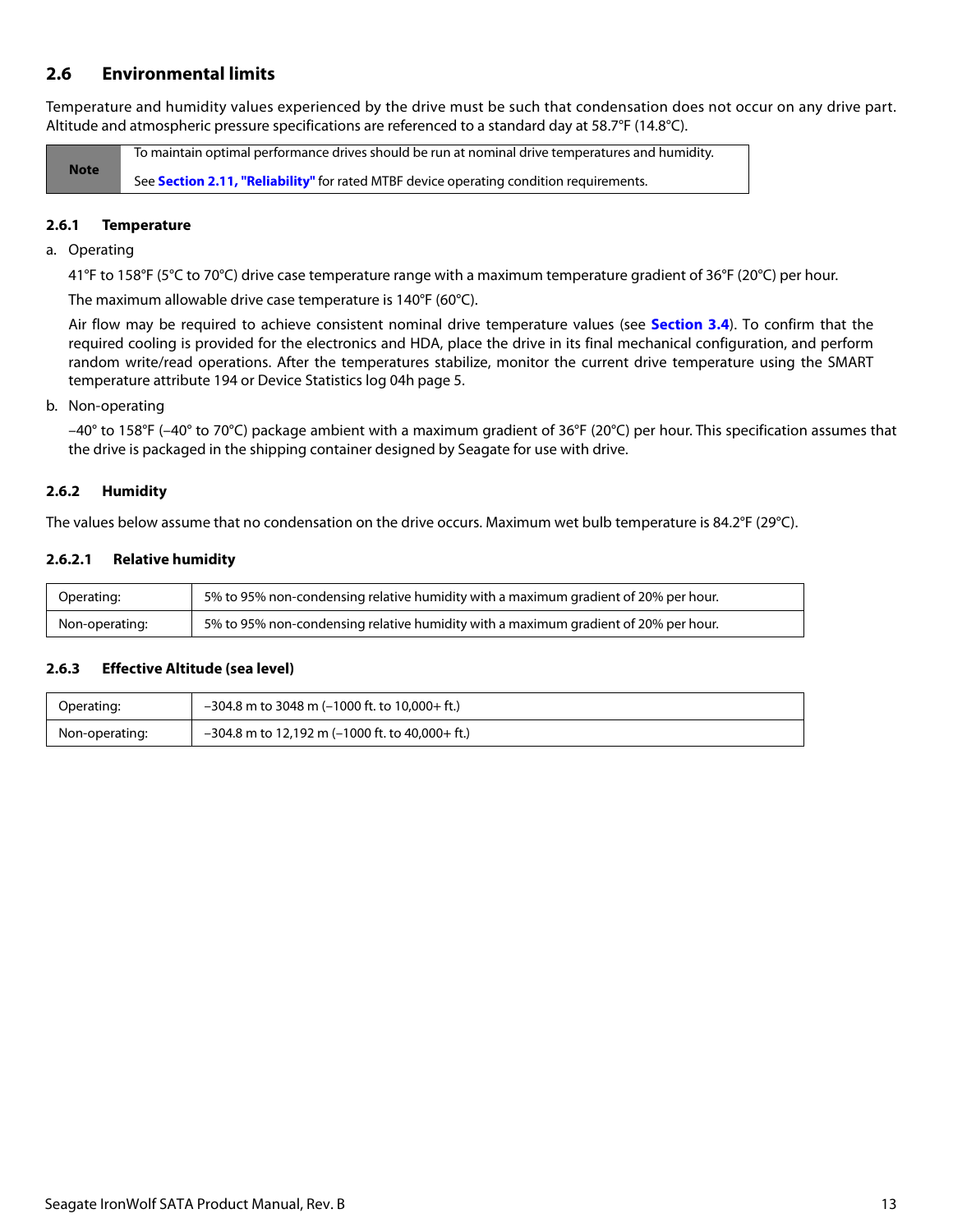## <span id="page-14-0"></span>**2.7 Shock and Vibration**

Shock and vibration measurements specified in this document are made directly on the drive itself and applied in the X, Y, and Z axis at the drive mounting point locations.

#### <span id="page-14-1"></span>**2.7.1 Shock**

#### a. Operating

The drive will operate without error while subjected to intermittent shock pulses not exceeding 70 Gs (read) and 40 Gs (write) at a maximum duration of 2ms.

#### b. Non-operating

The drive will operate without non-recoverable errors after being subjected to shock pulses not exceeding 300g at a maximum duration of 2ms.

#### <span id="page-14-2"></span>**2.7.2 Vibration**

a. Linear Random Operating Vibration

The drive will operate without non-recoverable errors while being subjected to the random power spectral density noise specified below.

| PSD of 5-500 Hz random noise at 0.70 g rms       |         |         |         |         |         |
|--------------------------------------------------|---------|---------|---------|---------|---------|
| <b>Frequency (Hz)</b><br>250<br>500<br>200<br>20 |         |         |         |         |         |
| $G^2/Hz$                                         | 0.00025 | 0.00210 | 0.00210 | 0.00020 | 0.00020 |

#### b. Random Rotary Operating Vibration

The drive will exhibit greater than 90% throughput for sequential and random write operations while subjected to the shaped random power spectral density noise specified below.

| PSD Profile 20-1500 Hz at 12.5 rad/sec^2          |  |  |  |  |  |
|---------------------------------------------------|--|--|--|--|--|
| <b>Frequency (Hz)</b><br>1500<br>200<br>20<br>800 |  |  |  |  |  |
|                                                   |  |  |  |  |  |

c. Linear Random Non-Operating Vibration

The drive will not incur physical damage or have non-recoverable errors after being subjected to the power spectral density noise specified below.

| PSD Profile 2-500 Hz at 2.27 g rms |       |       |       |       |  |  |
|------------------------------------|-------|-------|-------|-------|--|--|
| Frequency(Hz)                      |       |       | 100   | 500   |  |  |
| $ G^2/HZ $                         | 0.001 | 0.030 | 0.030 | 0.001 |  |  |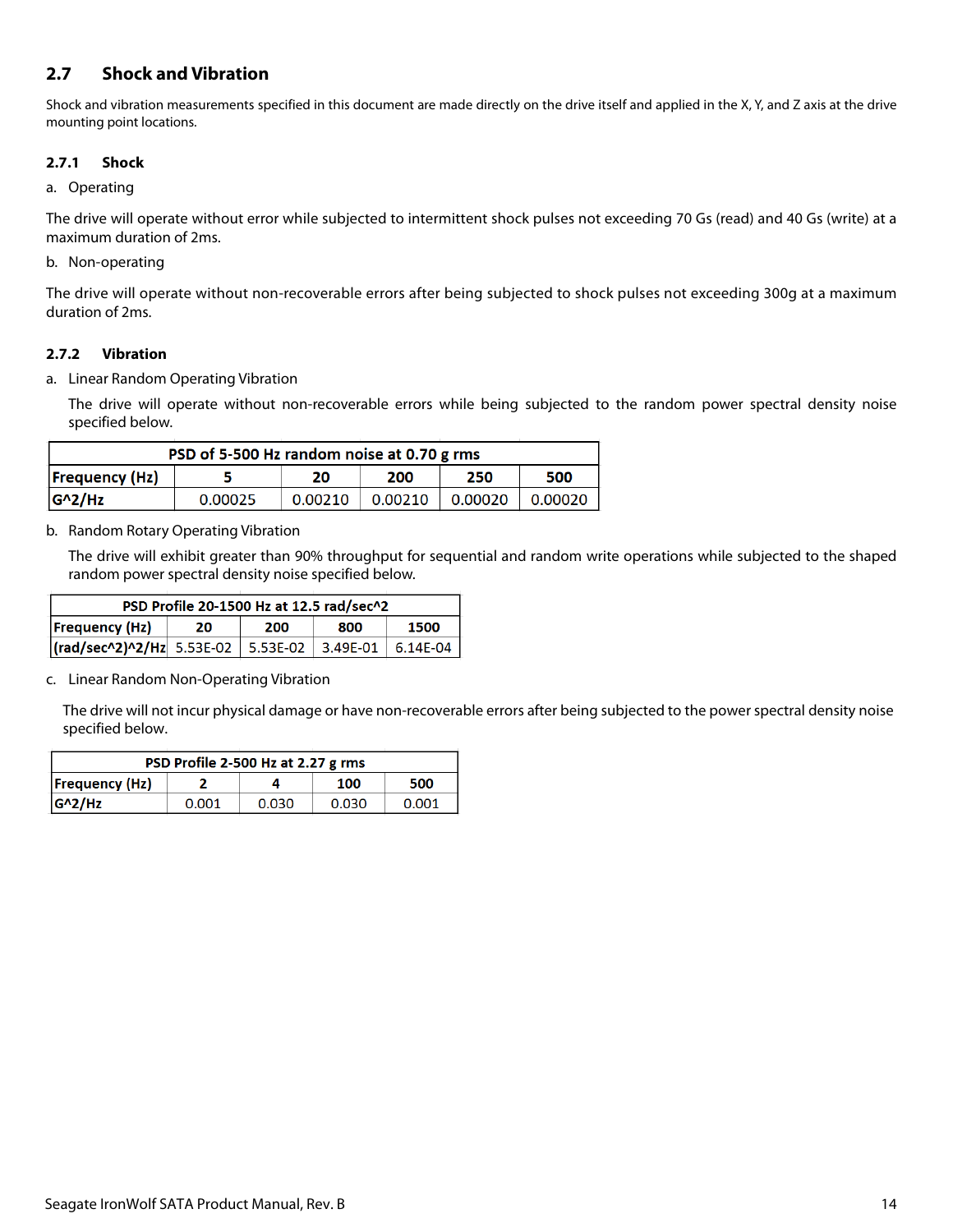## <span id="page-15-0"></span>**2.8 Acoustics**

Drive acoustics are measured as overall A-weighted acoustic sound power levels (no pure tones). All measurements are consistent with ISO document 7779. Sound power measurements are taken under essentially free-field conditions over a reflecting plane. For all tests, the drive is oriented with the cover facing upward.

| <b>Note</b> | For seek mode tests, the drive is placed in seek mode only.<br>The number of seeks per second is defined by the following equation: |
|-------------|-------------------------------------------------------------------------------------------------------------------------------------|
|             | (Number of seeks per second $= 0.4$ / (average latency + average access time )                                                      |

#### *Table 3 Fluid Dynamic Bearing (FDB) motor acoustics*

|            | Idle*                                | Performance seek                 |
|------------|--------------------------------------|----------------------------------|
| All models | $2.8$ bels (typ)<br>$3.0$ bels (max) | 3.2 bels (typ)<br>3.4 bels (max) |

\*During periods of drive idle, some offline activity may occur according to the S.M.A.R.T. specification, which may increase acoustic and power to operational levels.

## <span id="page-15-1"></span>**2.9 Test for Prominent Discrete Tones (PDTs)**

Seagate follows the ECMA-74 standards for measurement and identification of PDTs. An exception to this process is the use of the absolute threshold of hearing. Seagate uses this threshold curve (originated in ISO 389-7) to discern tone audibility and to compensate for the inaudible components of sound prior to computation of tone ratios according to Annex D of the ECMA-74 standards.

### <span id="page-15-2"></span>**2.10 Electromagnetic immunity**

When properly installed in a representative host system, the drive operates without errors or degradation in performance when subjected to the radio frequency (RF) environments defined in the following table:

| <b>Test</b>               | <b>Description</b>                                                                                | <b>Performance level</b> | Reference standard               |
|---------------------------|---------------------------------------------------------------------------------------------------|--------------------------|----------------------------------|
| Electrostatic discharge   | Contact, HCP, VCP: $\pm$ 4 kV; Air: $\pm$ 8 kV                                                    | B                        | EN 61000-4-2: 95                 |
| Radiated RF immunity      | 80 to 1000 MHz, 3 V/m,<br>80% AM with 1 kHz sine<br>900 MHz, 3 V/m, 50% pulse modulation @ 200 Hz | A                        | EN 61000-4-3:96<br>ENV 50204: 95 |
| Electrical fast transient | $\pm$ 1 kV on AC mains, $\pm$ 0.5 kV on external I/O                                              | B                        | EN 61000-4-4: 95                 |
| Surge immunity            | $\pm$ 1 kV differential, $\pm$ 2 kV common, AC mains                                              | B                        | EN 61000-4-5: 95                 |
| Conducted RF immunity     | 150 kHz to 80 MHz, 3 Vrms, 80% AM with 1 kHz sine                                                 | A                        | EN 61000-4-6: 97                 |
| Voltage dips, interrupts  | 0% open, 5 seconds<br>0% short, 5 seconds<br>40%, 0.10 seconds<br>70%, 0.01 seconds               | B                        | EN 61000-4-11:94                 |

#### *Table 4 Radio frequency environments*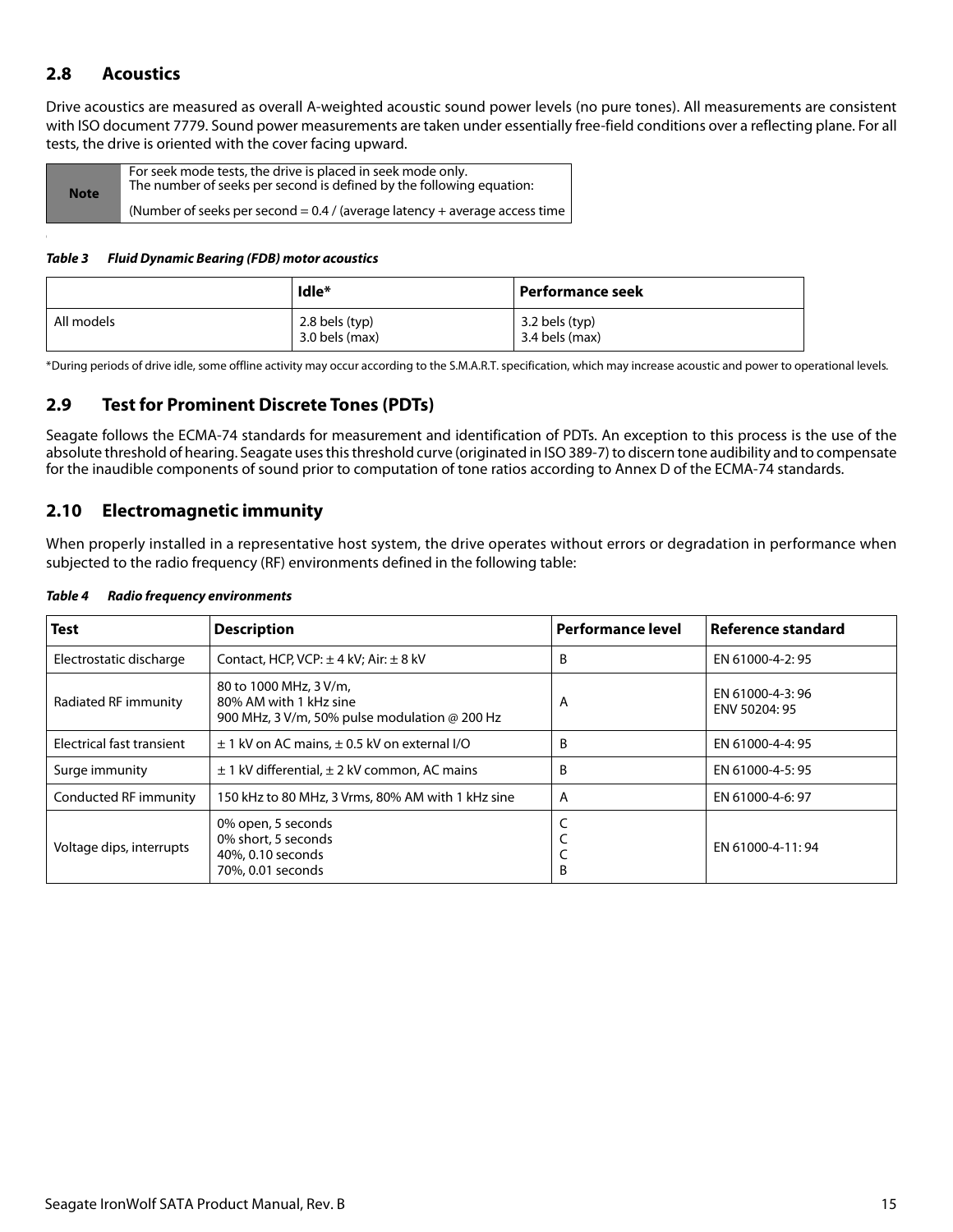## <span id="page-16-0"></span>**2.11 Reliability**

#### <span id="page-16-1"></span>**2.11.1 Annualized Failure Rate (AFR) and Mean Time Between Failures (MTBF)**

The production disk drive shall achieve an annualized failure-rate of 0.87% (MTBF of 1,000,000 hours) over a 5 year service life when used in Enterprise Storage field conditions as limited by the following:

- 8760 power-on hours per year.
- HDA temperature as reported by the drive  $\epsilon$  = 40°C
- Ambient wet bulb temp  $<= 26^{\circ}C$
- Typical workload
- The AFR (MTBF) is a population statistic not relevant to individual units
- ANSI/ISA S71.04-2013 G2 classification levels and dust contamination to ISO 14644-1 Class 8 standards (as measured at the device)

The MTBF specification for the drive assumes the operating environment is designed to maintain nominal drive temperature and humidity. Occasional excursions in operating conditions between the rated MTBF conditions and the maximum drive operating conditions may occur without significant impact to the rated MTBF. However continual or sustained operation beyond the rated MTBF conditions will degrade the drive MTBF and reduce product reliability.

| Nonrecoverable read errors                 | 1 per $10^{15}$ bits read, max                                                                                                                                                                                                                                                                                                                                                                                                        |
|--------------------------------------------|---------------------------------------------------------------------------------------------------------------------------------------------------------------------------------------------------------------------------------------------------------------------------------------------------------------------------------------------------------------------------------------------------------------------------------------|
| Load unload cycles<br>(command controlled) | 600,000 cycles                                                                                                                                                                                                                                                                                                                                                                                                                        |
| Maximum Rated Workload                     | Maximum rate of <180TB/year<br>Workloads exceeding the annualized rate may degrade the drive MTBF and impact product<br>reliability. The Annualized Workload Rate is in units of TB per year, or TB per 8760 power on<br>hours. Workload Rate = TB transferred * (8760 / recorded power on hours).                                                                                                                                    |
| Warranty                                   | To determine the warranty for a specific drive, use a web browser to access the following web<br>page: http://www.seagate.com/support/warranty-and-replacements/.<br>From this page, click on the "Is my Drive under Warranty" link. The following are required to be<br>provided: the drive serial number, model number (or part number) and country of purchase.<br>The system will display the warranty information for the drive. |
| Preventive maintenance                     | None required.                                                                                                                                                                                                                                                                                                                                                                                                                        |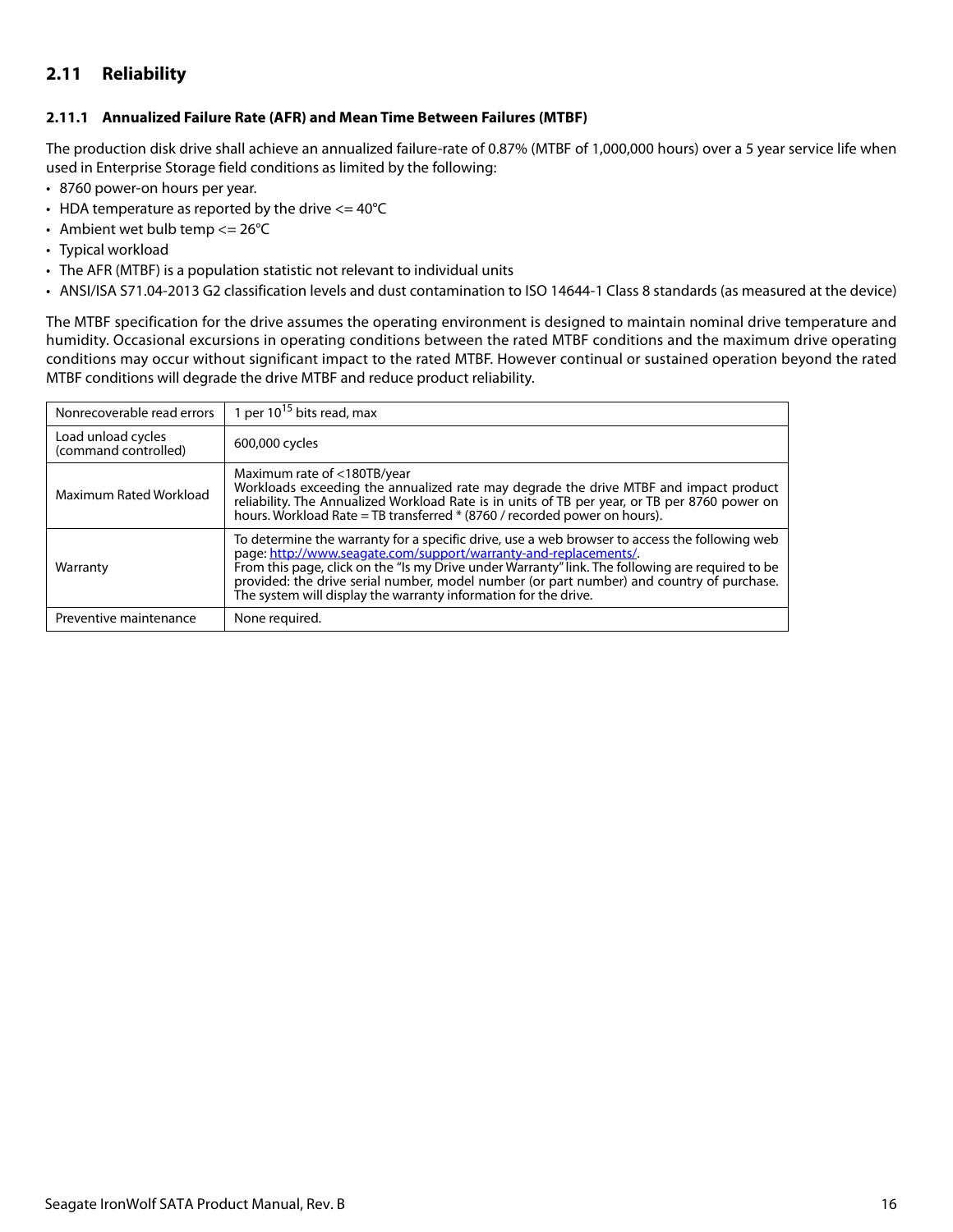## <span id="page-17-0"></span>**2.12 Agency and Safety Certifications**

Each Hard Drive and Solid State Drive ("drives") has a product label that includes certifications that are applicable to that specific drive. The following information provides an overview of requirements that may be applicable to the drive.

#### <span id="page-17-1"></span>**2.12.1 Safety certification**

The drives are recognized in accordance with UL/cUL 60950-1 and EN 60950-1.

The security features of Self-Encrypting Drive models are based on the "TCG Storage Architecture Core Specification" and the "TCG Storage Workgroup Security Subsystem Class: Enterprise A" specification with additional vendor-unique features as noted in this product manual.

#### <span id="page-17-2"></span>**2.12.2 Regulatory Models**

The following regulatory model number represent all features and configurations within the series:

Regulatory Model Numbers: STL010

#### <span id="page-17-3"></span>**2.12.3 European Union (EU) CE Marking Requirements**

Drives that display the CE mark comply with the European Union (EU) requirements specified in the Electromagnetic Compatibility Directive (2014/30/EU) put into force on 20 April 2016. Testing is performed to the levels specified by the product standards for Information Technology Equipment (ITE). Emission levels are defined by EN 55032:2012, Class B and the immunity levels are defined by EN 55024:2010.

The drives also meet the requirements of The Low Voltage Directive (LVD) 2014/35/EU.

Seagate drives are tested in representative end-user systems. Although CE-marked Seagate drives comply with all relevant regulatory requirements and standards for the drives, Seagate cannot guarantee that all system-level products into which the drives are installed comply with all regulatory requirements and standards applicable to the system-level products. The drive is designed for operation inside a properly designed system (e.g., enclosure designed for the drive), with properly shielded I/O cable (if necessary) and terminators on all unused I/O ports. Computer manufacturers and system integrators should confirm EMC compliance and provide CE marking for the system-level products.

For compliance with the RoHS "Recast" Directive 2011/65/EU (RoHS 2), **[See Section 2.13.1 on page 19](#page-19-1)** .

#### <span id="page-17-4"></span>**2.12.4 Australian RCM Compliance Mark**

If these models have the RCM marking, they comply with the Australia/New Zealand Standard AS/NZ CISPR32 and meet the Electromagnetic Compatibility (EMC) Framework requirements of the Australian Communication and Media Authority (ACMA).

#### <span id="page-17-5"></span>**2.12.5 Canada ICES-003**

If this model has the ICES-003:2016 marking it complies with requirements of ICES tested per ANSI C63.4-2014.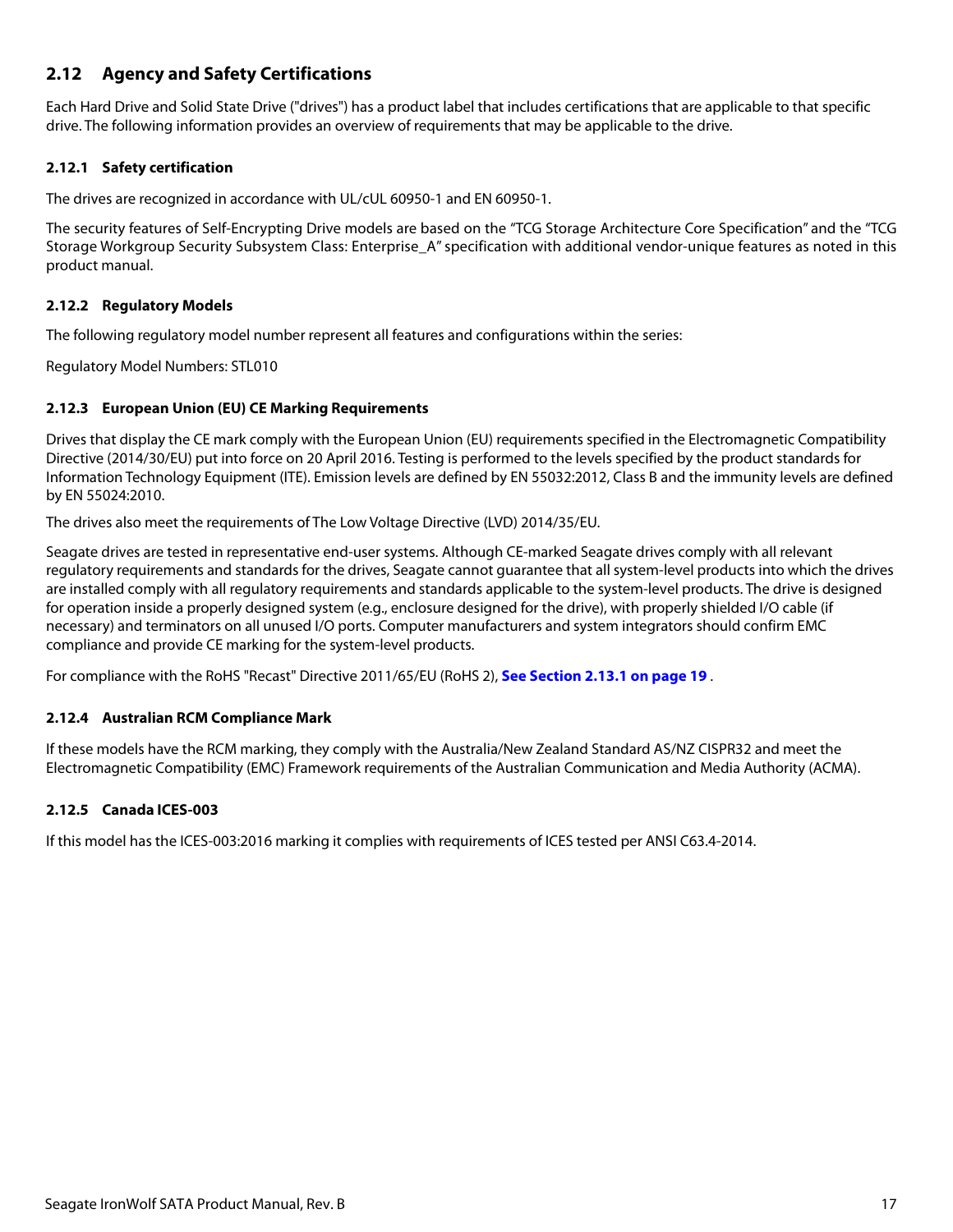#### <span id="page-18-0"></span>**2.12.6 South Korean KC Certification Mark**

The South Korean KC Certification Mark means the drives comply with paragraph 1 of Article 11 of the Electromagnetic Compatibility control Regulation and meet the Electromagnetic Compatibility (EMC) Framework requirements of the Radio Research Agency (RRA) Communications Commission, Republic of Korea.These drives have been tested and comply with the Electromagnetic Interference/ Electromagnetic Susceptibility (EMI/EMS) for Class B products. Drives are tested in a representative, end-user system by a Koreanrecognized lab.

| 기 종 별                  | 사 용 자 안 내 문                                                                 |
|------------------------|-----------------------------------------------------------------------------|
| B급 기기<br>(가정용 방송통신기자재) | 이 기기는 가정용(B 급) 전자파적합기기로서 주로<br>가정에서 사용하는 것을 목적으로 하며, 모든<br>지역에서 사용할 수 있습니다. |

#### <span id="page-18-1"></span>**2.12.7 Morocco Commodity Mark**

To satisfy our OEM customers, Seagate has added the Moroccan Commodity Mark to the drives provided to the OEM for the sale of Customer Kits produced by our OEM customers that are intended to be incorporated into the OEM's finished system-level product by an end user. The Customer Kits are considered 'devices' under Morocco's Order of the Minister of Industry, Trade, Investment and Digital Economy No. 2574-14 of 29 Ramadan 1436 (16 July 2015) on electromagnetic compatibility of equipment.

Seagate drives are tested for compliance and complies with the European Union (EU) Electromagnetic Compatibility (EMC) Directive 2014/30/EU and the Low Voltage Directive (LVD) 2014/35/EU. Accordingly, the drives also meets the requirements of Morocco's Order of the Minister of Industry, Trade, Investment and Digital Economy No. 2574-14 of 29 Ramadan 1436 (16 July 2015) on electromagnetic compatibility of equipment.

#### <span id="page-18-2"></span>**2.12.8 Taiwanese BSMI**

Drives with the Taiwanese certification mark comply with Chinese National Standard, CNS13438.

For compliance with the Taiwan Bureau of Standards, Metrology and Inspection's (BSMI) requirements, **[See Section 2.13.3 on page 20](#page-20-0)** .

#### <span id="page-18-3"></span>**2.12.9 FCC verification**

These drives are intended to be contained solely within a personal computer or similar enclosure (not attached as an external device). As such, each drive is considered to be a subassembly even when it is individually marketed to the customer. As a subassembly, no Federal Communications Commission verification or certification of the device is required.

Seagate has tested this device in enclosures as described above to ensure that the total assembly (enclosure, disk drive, motherboard, power supply, etc.) does comply with the limits for a Class B computing device, pursuant to Subpart J, Part 15 of the FCC rules. Operation with noncertified assemblies is likely to result in interference to radio and television reception.

**Radio and television interference.** This equipment generates and uses radio frequency energy and if not installed and used in strict accordance with the manufacturer's instructions, may cause interference to radio and television reception.

This equipment is designed to provide reasonable protection against such interference in a residential installation. However, there is no guarantee that interference will not occur in a particular installation. If this equipment does cause interference to radio or television, which can be determined by turning the equipment on and off, users are encouraged to try one or more of the following corrective measures:

- Reorient the receiving antenna.
- Move the device to one side or the other of the radio or TV.
- Move the device farther away from the radio or TV.
- Plug the computer into a different outlet so that the receiver and computer are on different branch outlets.

If necessary, users should consult a dealer or an experienced radio/television technician for additional suggestions. Users may find helpful the following booklet prepared by the Federal Communications Commission: How to Identify and Resolve Radio-Television Interference Problems. This booklet is available from the Superintendent of Documents, U.S. Government Printing Office, Washington, DC 20402. Refer to publication number 004-000-00345-4.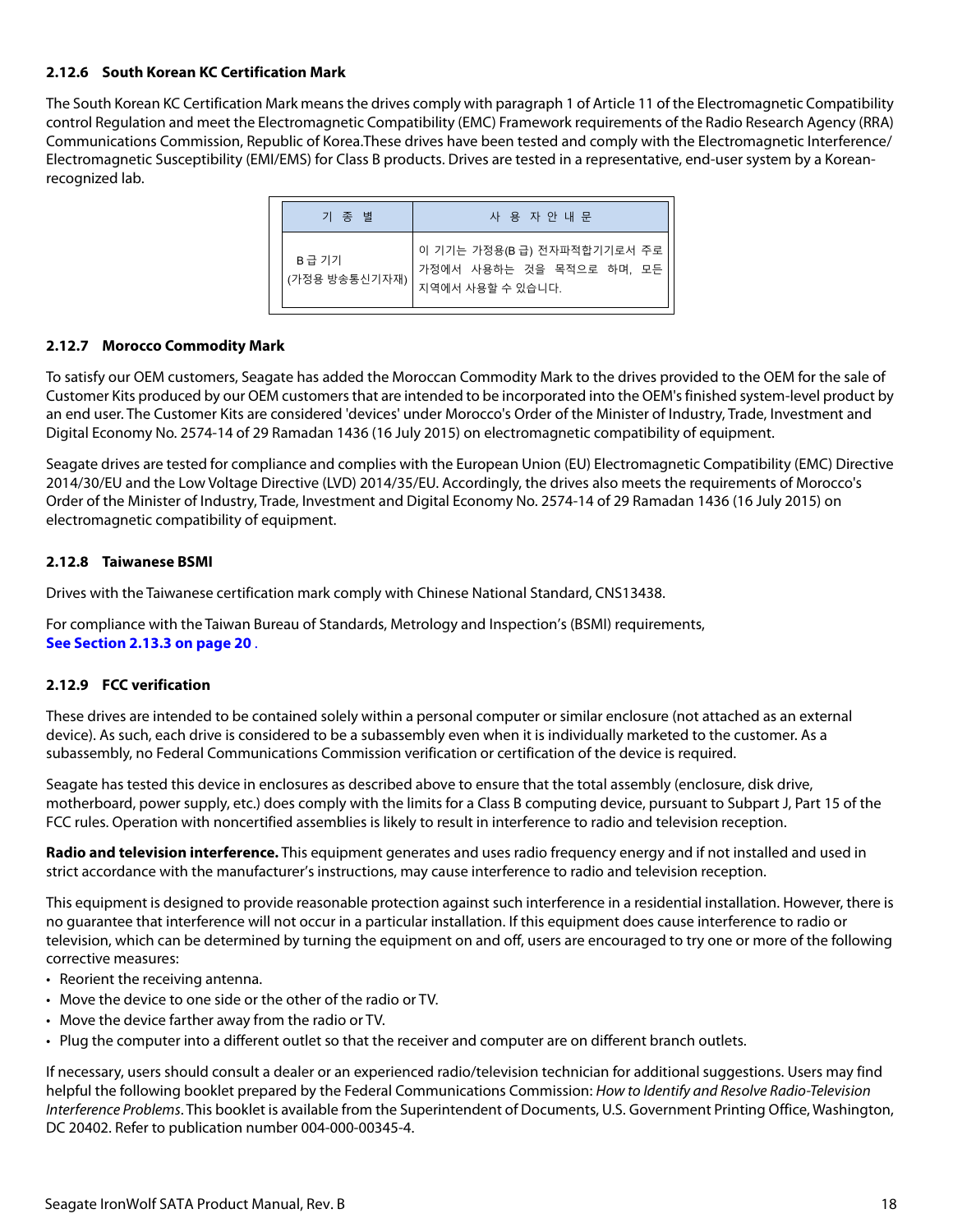## <span id="page-19-0"></span>**2.13 Environmental protection**

Seagate designs its products to meet environmental protection requirements worldwide, including regulations restricting certain chemical substances.

#### <span id="page-19-1"></span>**2.13.1 European Union Restriction of Hazardous Substance Law**

#### **2.13.1.1 Restriction of Hazardous Substances in Electrical and Electronic Equipment**

Seagate drives are designed to be compliant with the European Union RoHS "Recast" Directive 2011/65/EU (RoHS 2) as amended by Directive (EU) 2015/863. The RoHS2 restricts the use of certain hazardous substances such as Lead, Cadmium, Mercury, Hexavalent Chromium, Polybrominated Biphenyls (PBB) and Polybrominated Diphenyl Ether (PBDE), BisBis(2-Ethylhexyl) phthalate (DEHP), Benzyl butyl phthalate (BBP), Dibutyl phthalate (DBP), and Diisobutyl phthalate (DIBP) in electrical and electronic equipment (EEE).

#### **2.13.1.2 Substances of Very High Concern (SVHC)**

The European Union REACH (Registration, Evaluation, Authorization and Restriction of Chemicals) Regulation (EC) 1907/2006 regulates chemicals shipped into and used in Europe. A number of parts and materials in Seagate products are procured from external suppliers. We rely on the representations of our suppliers regarding the presence of REACH substances in these articles and materials. Our supplier contracts require compliance with our chemical substance restrictions, and our suppliers document their compliance with our requirements by providing full-disclosure material content declarations that disclose inclusion of any REACHregulated substance in such articles or materials. Product-specific REACH declarations are available upon request through your Seagate Sales Representative.

#### <span id="page-19-2"></span>**2.13.2 China Requirements —China RoHS 2**



China RoHS 2 refers to the Ministry of Industry and Information Technology Order No. 32, effective July 1, 2016, titled Management Methods for the Restriction of the Use of Hazardous Substances in Electrical and Electronic Products. To comply with China RoHS 2, Seagate determines this product's Environmental Protection Use Period (EPUP) to be 20 years in accordance with the Marking for the Restricted Use of Hazardous Substances in Electronic and Electrical Products, SJT 11364-2014.

| 部件名称                                                                                                                                                                | 有害物质<br><b>Hazardous Substances</b> |           |           |                    |               |                 |
|---------------------------------------------------------------------------------------------------------------------------------------------------------------------|-------------------------------------|-----------|-----------|--------------------|---------------|-----------------|
| <b>Part Name</b>                                                                                                                                                    | 铅<br>(Pb)                           | 汞<br>(Hq) | 镉<br>(Cd) | 六价铬<br>$(Cr^{+6})$ | 多溴联苯<br>(PBB) | 多溴二苯醚<br>(PBDE) |
| 硬盘驱动器<br><b>HDD</b>                                                                                                                                                 | x                                   | $\Omega$  | $\Omega$  | $\Omega$           | O             | O               |
| 印刷电路板组装<br><b>PCBA</b>                                                                                                                                              | x                                   | $\Omega$  | O         | O<br>O             |               | O               |
| 本表格依据 SJ/T 11364 的规定编制。<br>This table is prepared in accordance with the provisions of SJ/T 11364-2014<br>O: 表示该有害物质在该部件所有均质材料中的含量均在 GB/T 26572 规定的限量要求以下。          |                                     |           |           |                    |               |                 |
| Indicates that the hazardous substance contained in all of the homogeneous materials for this<br>O:<br>part is below the limit requirement of GB/T26572.            |                                     |           |           |                    |               |                 |
| X: 表示该有害物质至少在该部件的某一均质材料中的含量超出 GB/T 26572 规定的限量要求。                                                                                                                   |                                     |           |           |                    |               |                 |
| X: Indicates that the hazardous substance contained in at least one of the homogeneous materials<br>used for this part is above the limit requirement of GB/T26572. |                                     |           |           |                    |               |                 |

#### **Table 5 China - Hazardous Substances**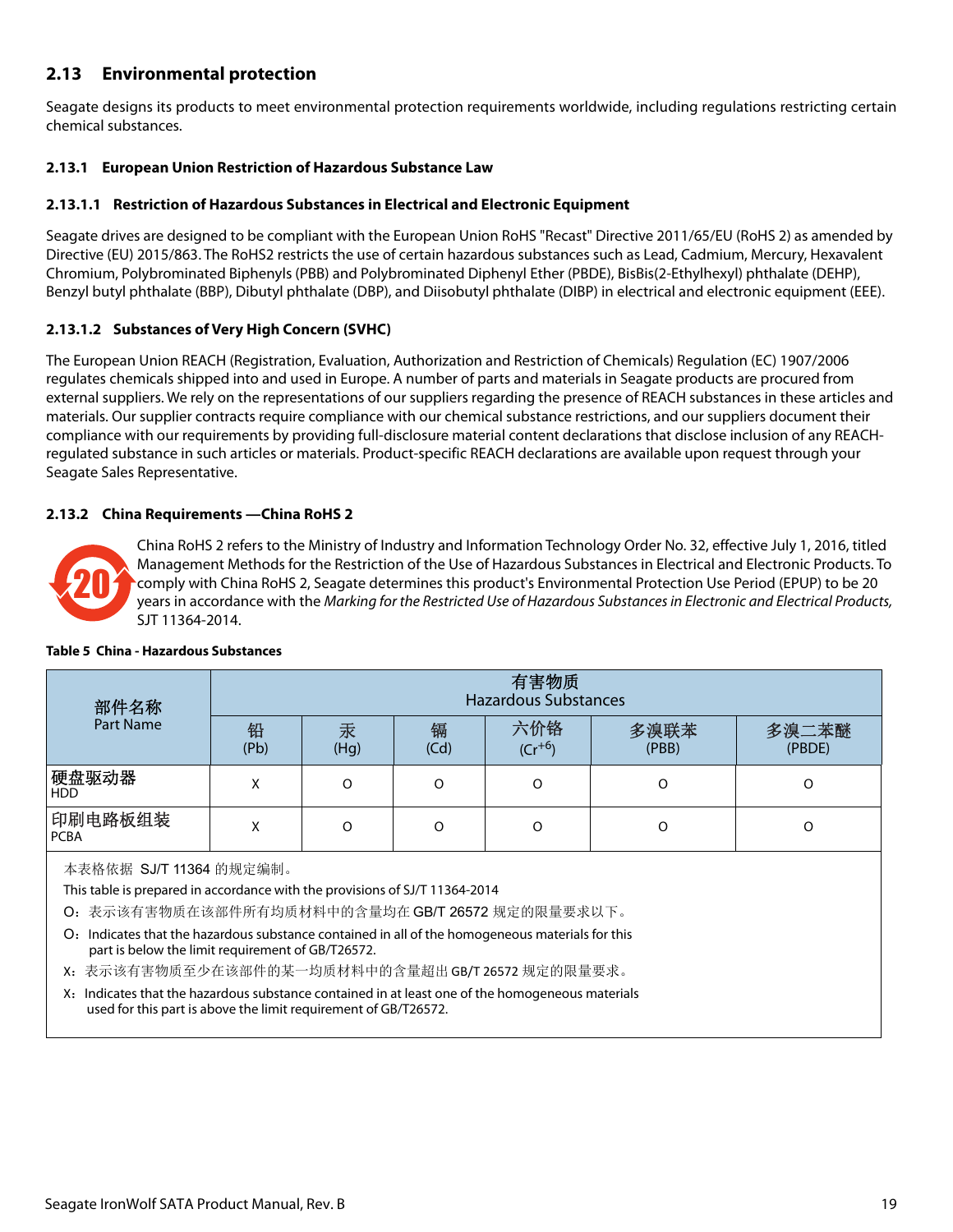#### <span id="page-20-0"></span>**2.13.3 Taiwan Requirements — Taiwan RoHS**

Taiwan RoHS refers to the Taiwan Bureau of Standards, Metrology and Inspection's (BSMI) requirements in standard CNS 15663, Guidance to reduction of the restricted chemical substances in electrical and electronic equipment. Seagate products must comply with the "Marking of presence" requirements in Section 5 of CNS 15663, effective January 1, 2018. This product is Taiwan RoHS compliant.

The following table meets the Section 5 "Marking of presence" requirements.

#### **Table 6 Taiwan - Restricted Substances**

| 設備名稱:硬碟設備,型號:<br>Equipment Name: Hard Disk Device, Type Designation:                                                                                                                                                                                                                                         |                                                            |           |           |                 |               |                 |
|--------------------------------------------------------------------------------------------------------------------------------------------------------------------------------------------------------------------------------------------------------------------------------------------------------------|------------------------------------------------------------|-----------|-----------|-----------------|---------------|-----------------|
| 單元<br><b>Unit</b>                                                                                                                                                                                                                                                                                            | 限用物質及其化學符號<br>Restricted Substance and its chemical symbol |           |           |                 |               |                 |
|                                                                                                                                                                                                                                                                                                              | 鉛<br>(Pb)                                                  | 汞<br>(Hg) | 銿<br>(Cd) | 六價鉻<br>$(Cr+6)$ | 多溴聯苯<br>(PBB) | 多溴二苯醚<br>(PBDE) |
| 頂蓋<br><b>Top Cover</b>                                                                                                                                                                                                                                                                                       |                                                            | $\Omega$  | $\Omega$  | O               | $\Omega$      | $\Omega$        |
| 磁碟<br>Magnetic disk                                                                                                                                                                                                                                                                                          |                                                            | $\Omega$  | $\Omega$  | $\Omega$        | $\Omega$      | $\Omega$        |
| 電機底座組件<br>Motor Base Assembly                                                                                                                                                                                                                                                                                |                                                            | $\Omega$  | $\Omega$  | $\Omega$        | $\Omega$      | $\Omega$        |
| 印刷電路板组装<br>PCB Assembly                                                                                                                                                                                                                                                                                      |                                                            | $\Omega$  | $\Omega$  | O               | $\Omega$      | O               |
| 備考 1. "0" 係指該项限用物質之百分比含量未超出百分比含量基準值。<br>Note 1. "O" indicates that the percentage content of the restricted substance does not exceed the percentage of reference value of presence.<br>備考 2. "一" 係指該项限用物質為排除項目。<br><b>Note 2.</b> "-" indicates that the restricted substance corresponds to the exemption. |                                                            |           |           |                 |               |                 |

#### <span id="page-20-1"></span>**2.13 Corrosive environment**

Seagate electronic drive components pass accelerated corrosion testing equivalent to 10 years exposure to light industrial environments containing sulfurous gases, chlorine and nitric oxide, classes G and H per ASTM B845. However, this accelerated testing cannot duplicate every potential application environment.

Users should use caution exposing any electronic components to uncontrolled chemical pollutants and corrosive chemicals as electronic drive component reliability can be affected by the installation environment. The silver, copper, nickel and gold films used in hard disk drives are especially sensitive to the presence of sulfide, chloride, and nitrate contaminants. Sulfur is found to be the most damaging. Materials used in cabinet fabrication, such as vulcanized rubber, that can outgas corrosive compounds should be minimized or eliminated. The useful life of any electronic equipment may be extended by replacing materials near circuitry with sulfide-free alternatives.

Seagate recommends that data centers be kept clean by monitoring and controlling the dust and gaseous contamination. Gaseous contamination should be within ANSI/ISA S71.04-2013 G2 classification levels (as measured on copper and silver coupons), and dust contamination to ISO 14644-1 Class 8 standards, and MTBF rated conditions as defined in the Annualized Failure Rate (AFR) and Mean Time Between Failure (MTBF) section.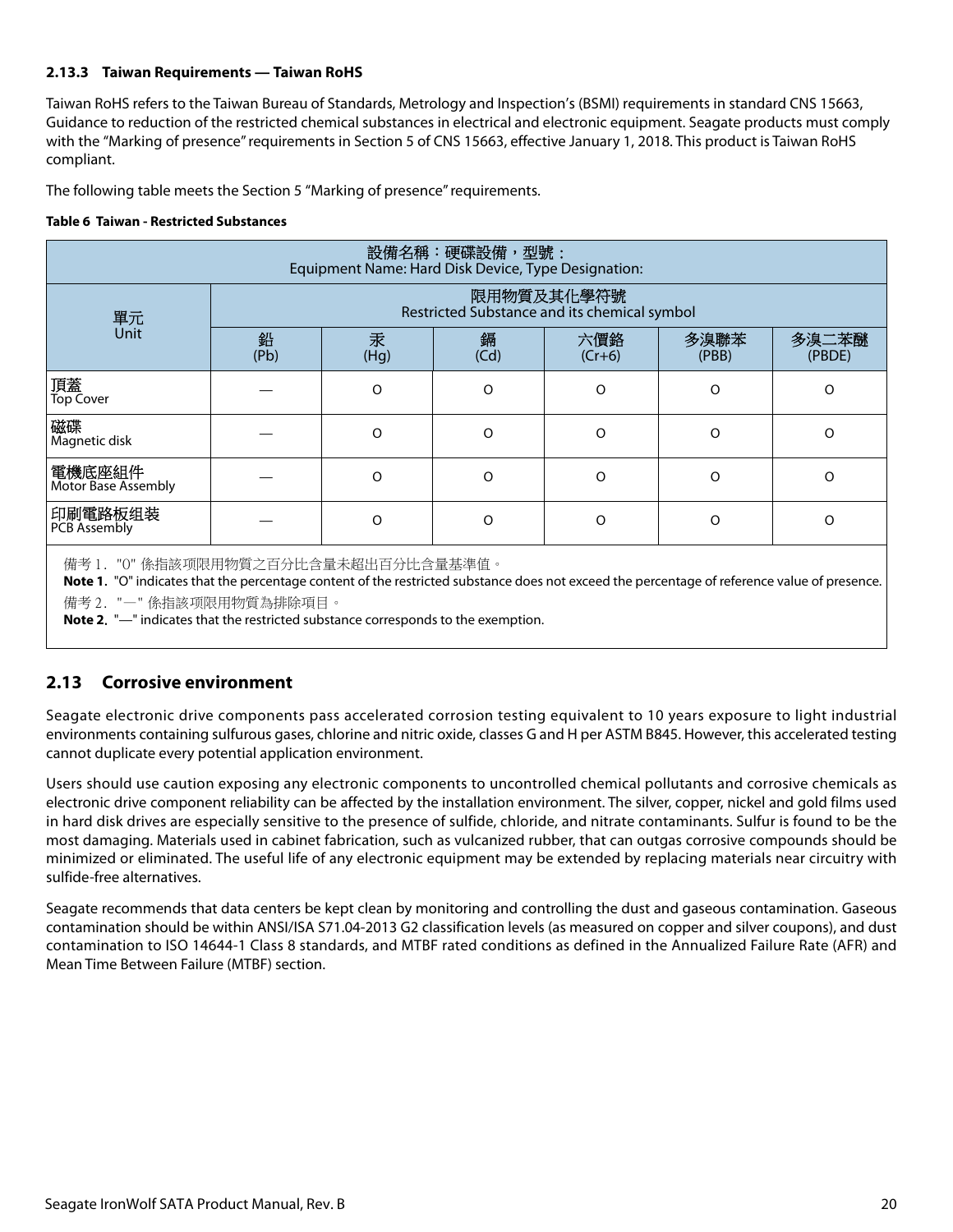## <span id="page-21-0"></span>**2.14 Reference documents**

Supported standards

Serial ATA Revision 3.3 specification

ANSI Documents

SFF-8301 3.5" Drive Form Factor with Serial Connector INCITS 522-2014 SCSI Protocol Layer-4 (SPL-4) Rev. 08

Specification for Acoustic Test Requirement and Procedures

Seagate part number: 30553-001

HDD and SSD Regulatory Compliance and Safety

[w](www.seagate.com/files/www-content/forms/compliance/regulatory-compliance-and-safety-100838899-A.pdf)ww.seagate.com/files/www-content/forms/compliance/regulatory-compliance-and-safety-100838899-A.pdf

In case of conflict between this document and any referenced document, this document takes precedence.

### <span id="page-21-1"></span>**2.15 Product warranty**

Beginning on the date of shipment to the customer and continuing for the period specified in the purchase contract, Seagate warrants that each product (including components and subassemblies) that fails to function properly under normal use due to defect in materials or workmanship or due to nonconformance to the applicable specifications will be repaired or replaced, at Seagate's option and at no charge to the customer, if returned by customer at customer's expense to Seagate's designated facility in accordance with Seagate's warranty procedure. Seagate will pay for transporting the repair or replacement item to the customer. For more detailed warranty information, refer to the standard terms and conditions of purchase for Seagate products on the purchase documentation.

[The remaining warranty for a particular drive can be determined by calling Seagate Customer Service at 1-800-468-3472. Users can](http://www.seagate.com) [also determine remaining warranty using the Seagate web site \(](http://www.seagate.com)www.seagate.com). The drive serial number is required to determine remaining warranty information.

#### **Shipping**

When transporting or shipping a drive, use only a Seagate-approved container. Keep the original box. Seagate approved containers are easily identified by the Seagate Approved Package label. Shipping a drive in a non-approved container voids the drive warranty.

Seagate repair centers may refuse receipt of components improperly packaged or obviously damaged in transit. Contact the authorized Seagate distributor to purchase additional boxes. Seagate recommends shipping by an air-ride carrier experienced in handling computer equipment.

#### **Storage**

Maximum storage periods are 180 days within original unopened Seagate shipping package or 60 days unpackaged within the defined non-operating limits (refer to environmental section in this manual). Storage can be extended to 1 year packaged or unpackaged under optimal environmental conditions (25°C, <40% relative humidity non-condensing, and non-corrosive environment). During any storage period the drive non-operational temperature, humidity, wet bulb, atmospheric conditions, shock, vibration, magnetic and electrical field specifications should be followed.

#### **Product repair and return information**

Seagate customer service centers are the only facilities authorized to service Seagate drives. Seagate does not sanction any thirdparty repair facilities. Any unauthorized repair or tampering with the factory seal voids the warranty.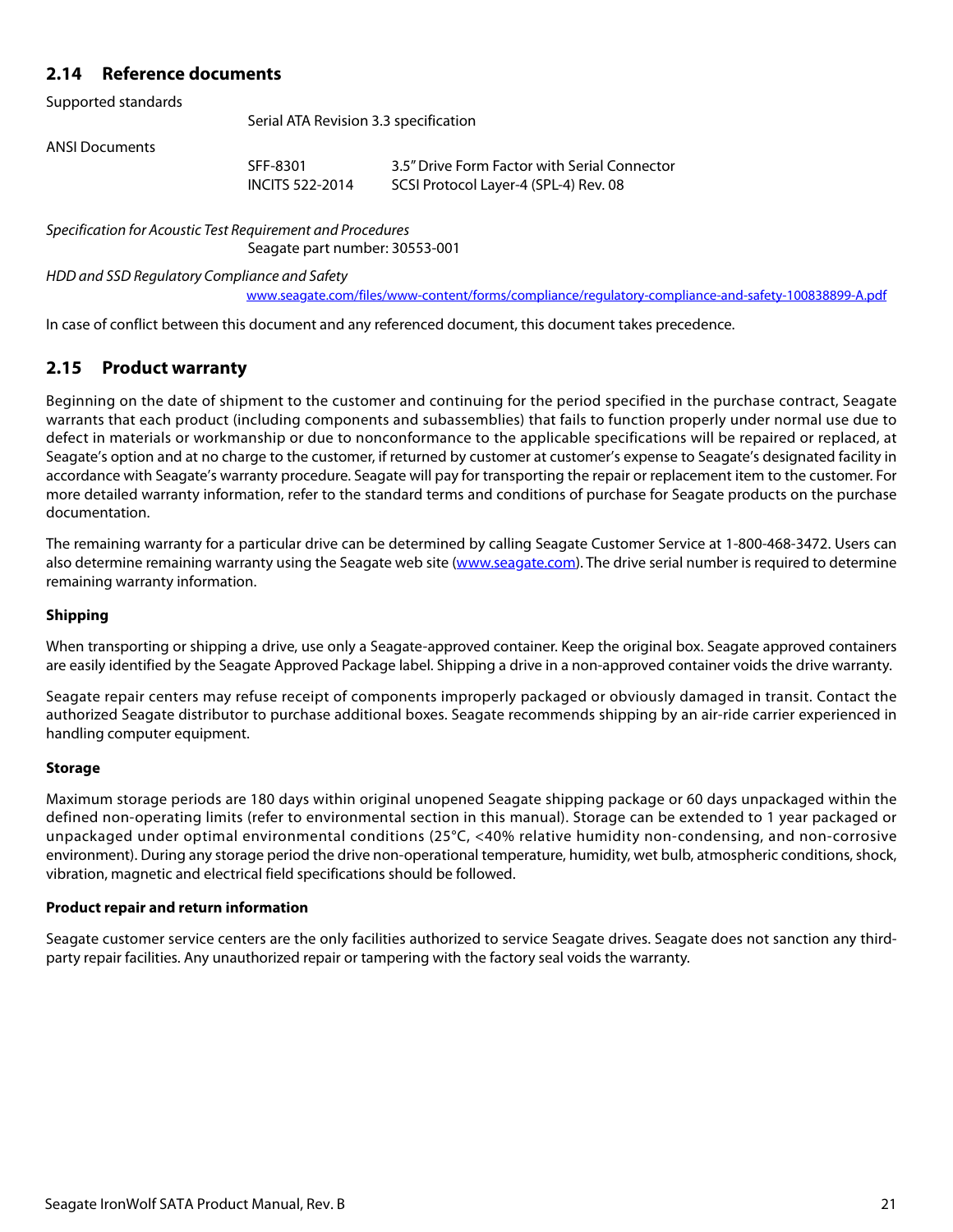# <span id="page-22-0"></span>**3.0 Configuring and mounting the drive**

This section contains the specifications and instructions for configuring and mounting the drive.

## <span id="page-22-1"></span>**3.1 Handling and static-discharge precautions**

After unpacking, and before installation, the drive may be exposed to potential handling and electrostatic discharge (ESD) hazards. Observe the following standard handling and static-discharge precautions:

| <b>Caution</b> |
|----------------|

## <span id="page-22-2"></span>**3.2 Configuring the drive**

Each drive on the Serial ATA interface connects point-to-point with the Serial ATA host adapter. There is no master/slave relationship because each drive is considered a master in a point-to-point relationship. If two drives are attached on one Serial ATA host adapter, the host operating system views the two devices as if they were both "masters" on two separate ports. Both drives behave as if they are Device 0 (master) devices.

## <span id="page-22-3"></span>**3.3 Serial ATA cables and connectors**

The Serial ATA interface cable consists of four conductors in two differential pairs, plus three ground connections. The cable size may be 30 to 26 AWG with a maximum length of one meter (39.37 in). See **Table 7** for connector pin definitions. Either end of the SATA signal cable can be attached to the drive or host.

For direct backplane connection, the drive connectors are inserted directly into the host receptacle. The drive and the host receptacle incorporate features that enable the direct connection to be hot  $\chi$ pluggable and blind mateable.

<span id="page-22-5"></span>For installations which require cables, users can connect the drive as illustrated in **[Figure 2](#page-22-5)**.



**Figure 2. Attaching SATA cabling**

Each cable is keyed to ensure correct orientation. IronWolf SATA drives support latching SATA connectors.

## <span id="page-22-4"></span>**3.4 Drive mounting**

Users can mount the drive in any orientation using four screws in the side-mounting holes or four screws in the bottom-mounting holes. See **Figure 3** for drive mounting dimensions. Follow these important mounting precautions when mounting the drive:

- Allow a minimum clearance of 0.030 in (0.76mm) around the entire perimeter of the drive for cooling.
- Use only 6-32 UNC mounting screws.
- The screws should be inserted no more than 0.140 in (3.56mm) into the bottom or side mounting holes.
- Do not overtighten the mounting screws (maximum torque: 6 in-lb).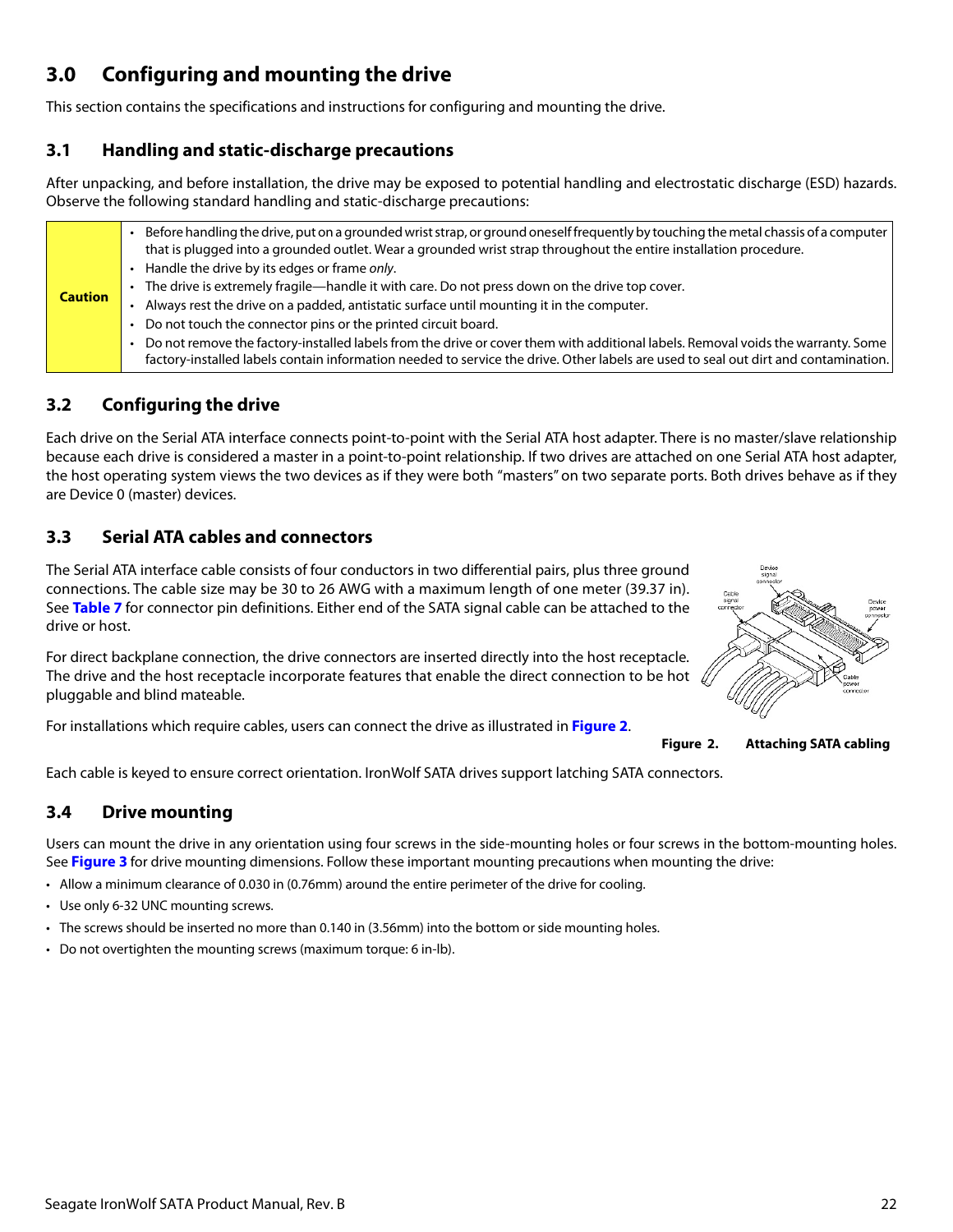#### <span id="page-23-0"></span>**3.4.1 Mechanical specifications**

Refer to **Figure 3** for detailed mounting configuration dimensions. **[See "Drive mounting" on page 22.](#page-22-4)**

Weight: 8TB models 1.579 lb 716 g





**Note** The image is for mechanical dimension reference only and may not represent the actual drive.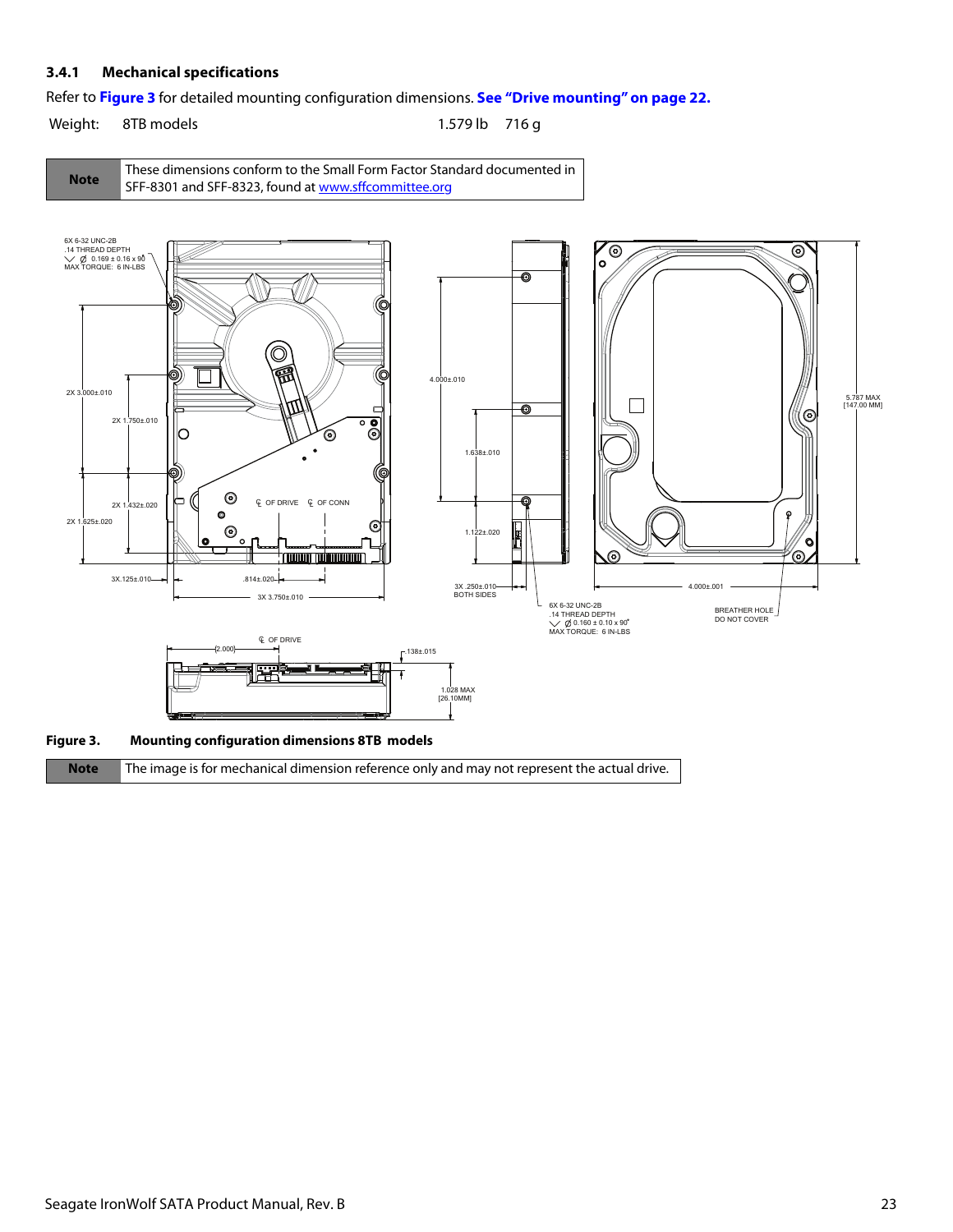## <span id="page-24-0"></span>**4.0 Serial ATA (SATA) interface**

These drives use the industry-standard Serial ATA interface that supports FIS data transfers. It supports ATA programmed input/ output (PIO) modes 0–4; multiword DMA modes 0–2, and Ultra DMA modes 0–6.

For detailed information about the Serial ATA interface, refer to the "Serial ATA: High Speed Serialized AT Attachment" specification.

## <span id="page-24-1"></span>**4.1 Hot-Plug compatibility**

IronWolf SATA drives incorporate connectors which enable users to hot plug these drives in accordance with the Serial ATA Revision 3.2 specification. This specification can be downloaded from [www.serialata.or](http://www.serialata.org)g.

**Caution** The drive motor must come to a complete stop **(Ready to spindle stop time indicated in [Section 2.4](#page-8-3))** prior to changing the plane of operation. This time is required to insure data integrity.

## <span id="page-24-2"></span>**4.2 Serial ATA device plug connector pin definitions**

**Table 7** summarizes the signals on the Serial ATA interface and power connectors.

*Table 7 Serial ATA connector pin definitions*

| <b>Segment</b> | Pin             | <b>Function</b>      | <b>Definition</b>                                  |  |
|----------------|-----------------|----------------------|----------------------------------------------------|--|
|                | S <sub>1</sub>  | Ground               | 2nd mate                                           |  |
|                | S <sub>2</sub>  | $A+$                 | Differential signal pair A from Phy                |  |
|                | S <sub>3</sub>  | $A-$                 |                                                    |  |
| <b>Signal</b>  | S <sub>4</sub>  | Ground               | 2nd mate                                           |  |
|                | S <sub>5</sub>  | $B -$                | Differential signal pair B from Phy                |  |
|                | S <sub>6</sub>  | $B+$                 |                                                    |  |
|                | S7              | Ground               | 2nd mate                                           |  |
|                |                 |                      | Key and spacing separate signal and power segments |  |
|                | <b>P1</b>       | $V_{33}$             | 3.3V power                                         |  |
|                | P <sub>2</sub>  | $V_{33}$             | 3.3V power                                         |  |
|                | P <sub>3</sub>  | $V_{33}$             | 3.3V power, pre-charge, 2nd mate                   |  |
|                | P <sub>4</sub>  | Ground               | 1st mate                                           |  |
|                | <b>P5</b>       | Ground               | 2nd mate                                           |  |
|                | P6              | Ground               | 2nd mate                                           |  |
|                | P7              | V <sub>5</sub>       | 5V power, pre-charge, 2nd mate                     |  |
| <b>Power</b>   | P <sub>8</sub>  | $V_5$                | 5V power                                           |  |
|                | P <sub>9</sub>  | V <sub>5</sub>       | 5V power                                           |  |
|                | P <sub>10</sub> | Ground               | 2nd mate                                           |  |
|                | P11             | Ground or LED signal | If grounded, drive does not use deferred spin      |  |
|                | P <sub>12</sub> | Ground               | 1st mate.                                          |  |
|                | P13             | $V_{12}$             | 12V power, pre-charge, 2nd mate                    |  |
|                | P14             | $V_{12}$             | 12V power                                          |  |
|                | P <sub>15</sub> | $V_{12}$             | 12V power                                          |  |

#### **Notes:**

- 1. All pins are in a single row, with a 1.27mm (0.050") pitch.
- 2. The comments on the mating sequence apply to the case of backplane blindmate connector only. In this case, the mating sequences are:
	- the ground pins P4 and P12.
	- the pre-charge power pins and the other ground pins.
	- the signal pins and the rest of the power pins.
- 3. There are three power pins for each voltage. One pin from each voltage is used for pre-charge when installed in a blind-mate backplane configuration.
- 4. All used voltage pins  $(V_x)$  must be terminated.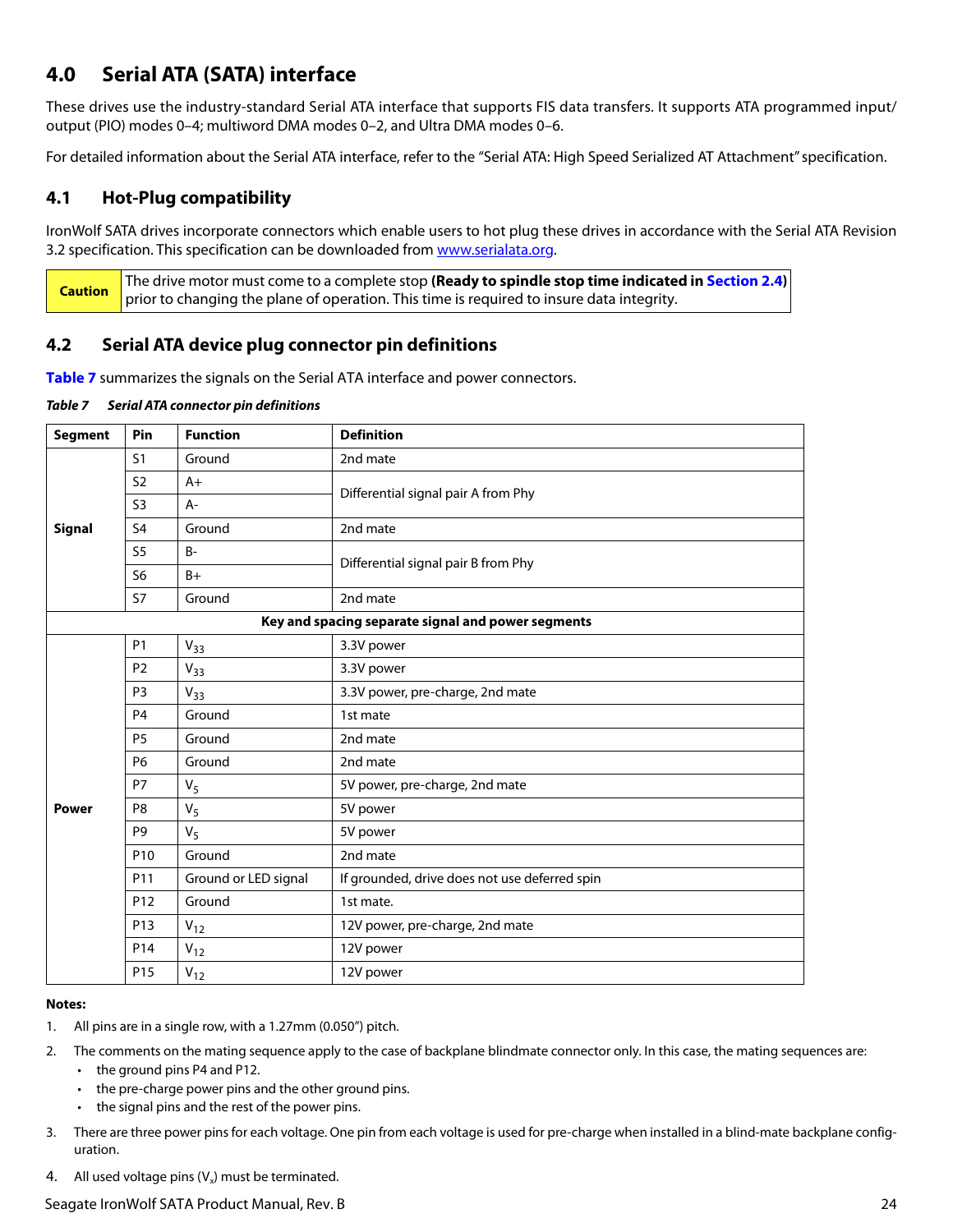## <span id="page-25-0"></span>**4.3 Supported ATA commands**

The following table lists Serial ATA standard commands that the drive supports. For a detailed description of the ATA commands, refer to the Serial ATA: High Speed Serialized AT Attachment specification. **[See "S.M.A.R.T. commands" on page 31.](#page-31-0)**for details and subcommands used in the S.M.A.R.T. implementation.

<span id="page-25-1"></span>

| Table 8 | <b>Supported ATA commands</b> |
|---------|-------------------------------|
|         |                               |

| <b>Command name</b>                  | <b>Command code (in hex)</b>        |
|--------------------------------------|-------------------------------------|
| Accessible Max Address Configuration |                                     |
| <b>Get Native Max Address Ext</b>    | 78 <sub>H</sub> / 0000 <sub>H</sub> |
| Set Accessible Max Address Ext       | $78_H / 0001_H$                     |
| Freeze Accessible Max Address Ext    | 78 <sub>H</sub> / 0002 <sub>H</sub> |
| <b>Check Power Mode</b>              | E5 <sub>H</sub>                     |
| Download Microcode                   | 92 <sub>H</sub>                     |
| <b>Execute Device Diagnostics</b>    | 90 <sub>H</sub>                     |
| Flush Cache                          | ${\sf E7}_{\sf H}$                  |
| Flush Cache Extended                 | $EA_H$                              |
| <b>Identify Device</b>               | $EC_{H}$                            |
| Idle                                 | E3 <sub>H</sub>                     |
| Idle Immediate                       | $E1_H$                              |
| <b>NoP</b>                           | 00 <sub>H</sub>                     |
| <b>Read Buffer</b>                   | E4 <sub>H</sub>                     |
| Read Buffer DMA                      | E9 <sub>H</sub>                     |
| <b>Read DMA</b>                      | C8 <sub>H</sub>                     |
| <b>Read DMA Extended</b>             | 25 <sub>H</sub>                     |
| Read FPDMA Queued                    | $60_H$                              |
| Read Log DMA Ext                     | 47 <sub>H</sub>                     |
| Read Log Ext                         | $2F_H$                              |
| <b>Read Multiple</b>                 | $C4_H$                              |
| Read Multiple Extended               | 29 <sub>H</sub>                     |
| <b>Read Sectors</b>                  | 20 <sub>H</sub>                     |
| <b>Read Sectors Extended</b>         | 24 <sub>H</sub>                     |
| <b>Read Sectors Without Retries</b>  | 21 <sub>H</sub>                     |
| Read Verify Sectors                  | 40 <sub>H</sub>                     |
| Read Verify Sectors Extended         | 42 <sub>H</sub>                     |
| Read Verify Sectors Without Retries  | 41 <sub>H</sub>                     |
| Request Sense Data Ext               | $0B_H$                              |
| Sanitize Device - Overwrite Ext      | $B4_H / 0014_H$                     |
| Sanitize Device - Freeze Lock Ext    | $B4_H / 0020_H$                     |
| Sanitize Device - Status Ext         | $B4_H / 0000_H$                     |
| Security Disable Password            | F6 <sub>H</sub>                     |
| <b>Security Erase Prepare</b>        | F3 <sub>H</sub>                     |
| Security Erase Unit                  | $F4_H$                              |
| <b>Security Freeze</b>               | F5 <sub>H</sub>                     |
| Security Set Password                | $F1_H$                              |
| <b>Security Unlock</b>               | $F2_H$                              |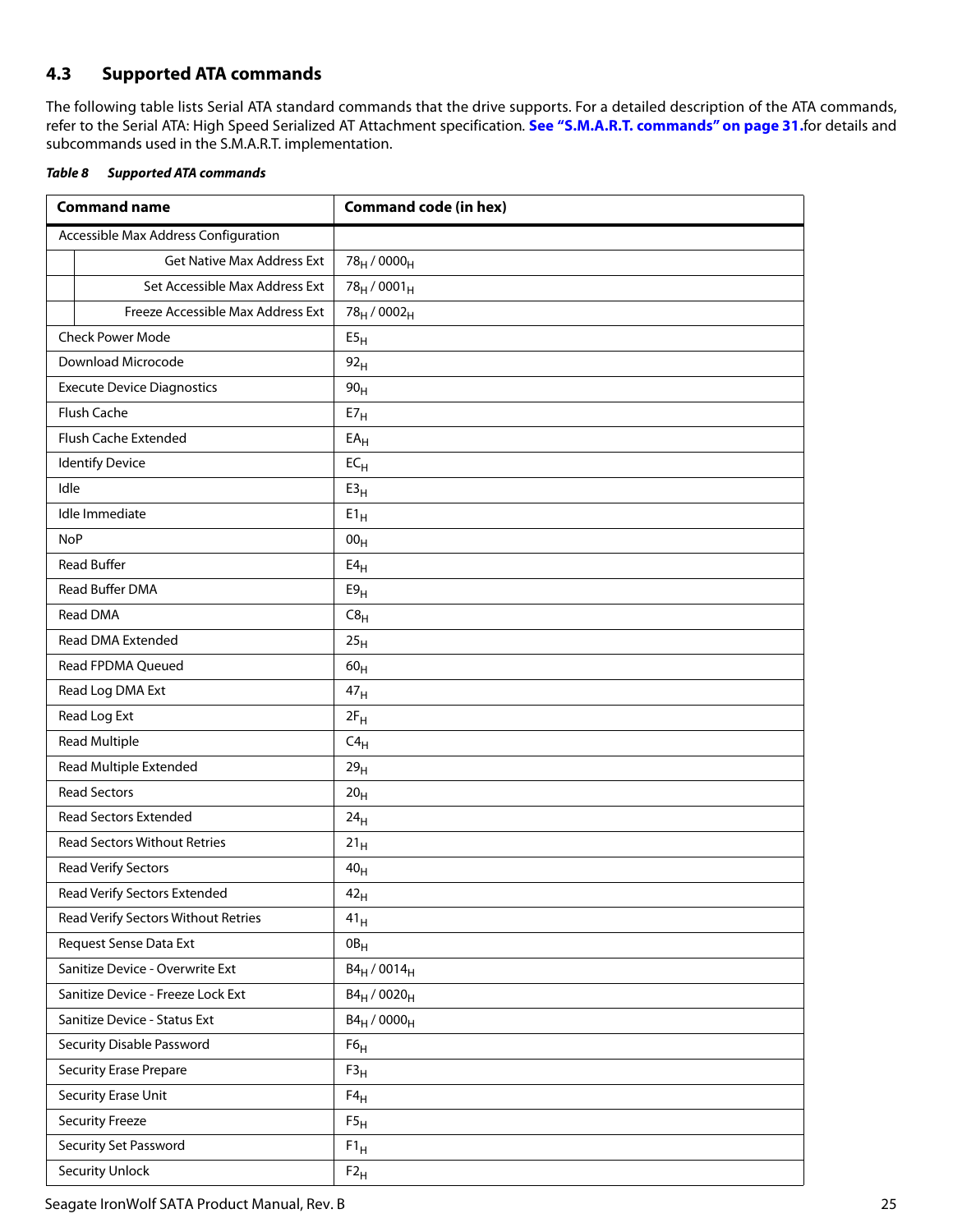| <b>Command name</b>                  | <b>Command code (in hex)</b>      |
|--------------------------------------|-----------------------------------|
| Seek                                 | 70 <sub>H</sub>                   |
| Set Date & Time Ext                  | 77 <sub>H</sub>                   |
| <b>Set Features</b>                  | $EF_H$                            |
| Set Multiple Mode                    | C6 <sub>H</sub>                   |
| Sleep                                | ${\sf E6}_{\sf H}$                |
| S.M.A.R.T. Disable Operations        | $B0_H / D9_H$                     |
| S.M.A.R.T. Enable/Disable Autosave   | $B0_H / D2_H$                     |
| S.M.A.R.T. Enable Operations         | $B0_H / D8_H$                     |
| S.M.A.R.T. Execute Offline           | $B0_H$ / $D4_H$                   |
| S.M.A.R.T. Read Attribute Thresholds | $B0_H / D1_H$                     |
| S.M.A.R.T. Read Data                 | $B0_H / D0_H$                     |
| S.M.A.R.T. Read Log Sector           | $B0_H / D5_H$                     |
| S.M.A.R.T. Return Status             | $BO_H / DA_H$                     |
| S.M.A.R.T. Save Attribute Values     | $B0_H / D3_H$                     |
| S.M.A.R.T. Write Log Sector          | $B0_H$ / $D6_H$                   |
| Standby                              | E2 <sub>H</sub>                   |
| Standby Immediate                    | E0 <sub>H</sub>                   |
| <b>Trusted Send</b>                  | 5E <sub>H</sub> (SED drives only) |
| <b>Trusted Send DMA</b>              | 5F <sub>H</sub> (SED drives only) |
| <b>Trusted Receive</b>               | 5CH (SED drives only)             |
| <b>Trusted Receive DMA</b>           | 5D <sub>H</sub> (SED drives only) |
| <b>Write Buffer</b>                  | E8 <sub>H</sub>                   |
| Write Buffer DMA                     | EB <sub>H</sub>                   |
| Write DMA                            | CA <sub>H</sub>                   |
| Write DMA Extended                   | 35 <sub>H</sub>                   |
| Write DMA FUA Extended               | $3D_H$                            |
| Write FPDMA Queued                   | $61_{\rm H}$                      |
| Write Log DMA Ext                    | 57 <sub>H</sub>                   |
| Write Log Extended                   | $3F_H$                            |
| Write Multiple                       | C5 <sub>H</sub>                   |
| Write Multiple Extended              | 39 <sub>H</sub>                   |
| Write Multiple FUA Extended          | $\mathsf{CE}_\mathsf{H}$          |
| <b>Write Sectors</b>                 | 30 <sub>H</sub>                   |
| Write Sectors Without Retries        | 31 <sub>H</sub>                   |
| Write Sectors Extended               | 34 <sub>H</sub>                   |
| Write Uncorrectable                  | 45 <sub>H</sub>                   |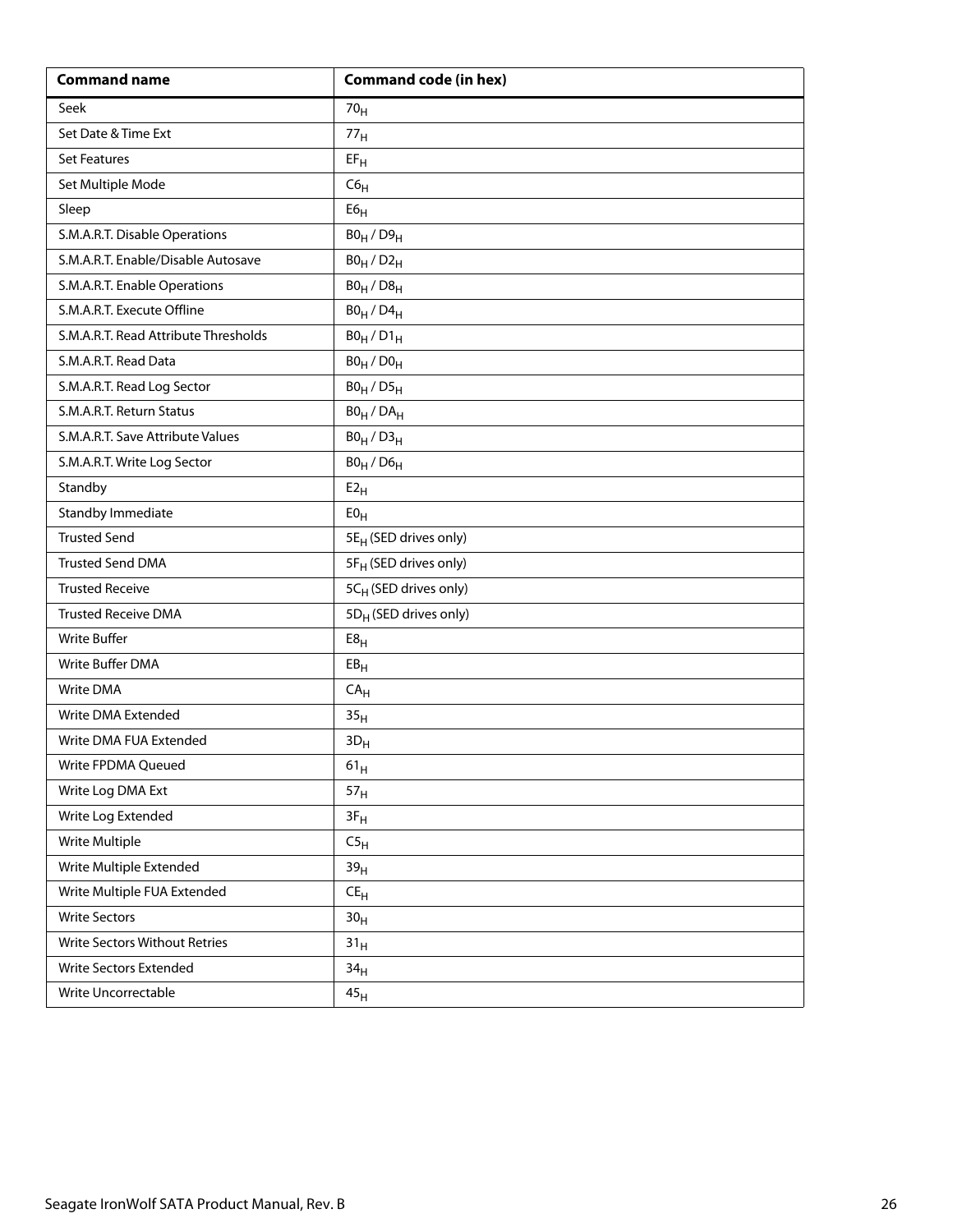#### <span id="page-27-0"></span>**4.3.1 Identify Device command**

The Identify Device command (command code  $EC_H$ ) transfers information about the drive to the host following power up. The data is organized as a single 512-byte block of data, whose contents are shown in **[Table 8 on page 25](#page-25-1)**. All reserved bits or words should be set to zero. Parameters listed with an "x" are drive-specific or vary with the state of the drive. **[See Section 2.0 on page 6](#page-6-0)** for default parameter settings.

The following commands contain drive-specific features that may not be included in the Serial ATA specification.

| Word         | <b>Description</b>                                                                                                                                                                                                                                                                                                                                                                                                                       | <b>Value</b>      |
|--------------|------------------------------------------------------------------------------------------------------------------------------------------------------------------------------------------------------------------------------------------------------------------------------------------------------------------------------------------------------------------------------------------------------------------------------------------|-------------------|
| 0            | Configuration information:<br>$\cdot$ Bit 15: 0 = ATA; 1 = ATAPI<br>• Bit 7: removable media<br>• Bit 6: removable controller<br>· Bit 0: reserved                                                                                                                                                                                                                                                                                       | $OC5A_H$          |
| $\mathbf{1}$ | Number of logical cylinders                                                                                                                                                                                                                                                                                                                                                                                                              | 16,383            |
| 2            | ATA-reserved                                                                                                                                                                                                                                                                                                                                                                                                                             | 0000 <sub>H</sub> |
| 3            | Number of logical heads                                                                                                                                                                                                                                                                                                                                                                                                                  | 16                |
| 4            | Retired                                                                                                                                                                                                                                                                                                                                                                                                                                  | 0000 <sub>H</sub> |
| 5            | Retired                                                                                                                                                                                                                                                                                                                                                                                                                                  | 0000 <sub>H</sub> |
| 6            | Number of logical sectors per logical track: 63                                                                                                                                                                                                                                                                                                                                                                                          | $003F_H$          |
| $7 - 9$      | Retired                                                                                                                                                                                                                                                                                                                                                                                                                                  | 0000 <sub>H</sub> |
| $10 - 19$    | Serial number: (20 ASCII characters, $0000_H$ = none)                                                                                                                                                                                                                                                                                                                                                                                    | <b>ASCII</b>      |
| $20 - 21$    | Retired                                                                                                                                                                                                                                                                                                                                                                                                                                  | 0000 <sub>H</sub> |
| 22           | Obsolete                                                                                                                                                                                                                                                                                                                                                                                                                                 | 0000 <sub>H</sub> |
| $23 - 26$    | Firmware revision (8 ASCII character string, padded with blanks to end of string)                                                                                                                                                                                                                                                                                                                                                        | X.XX              |
| $27 - 46$    | Drive model number: (40 ASCII characters, padded with blanks to end of string)                                                                                                                                                                                                                                                                                                                                                           |                   |
| 47           | (Bits 7-0) Maximum sectors per interrupt on Read multiple and Write multiple (16)                                                                                                                                                                                                                                                                                                                                                        | $8010_H$          |
| 48           | Trusted computing feature set options                                                                                                                                                                                                                                                                                                                                                                                                    | $4000_H$          |
| 49           | Standard Standby timer, IORDY supported and may be disabled                                                                                                                                                                                                                                                                                                                                                                              | 2F00 <sub>H</sub> |
| 50           | ATA-reserved                                                                                                                                                                                                                                                                                                                                                                                                                             | 0000 <sub>H</sub> |
| 51           | PIO data-transfer cycle timing mode                                                                                                                                                                                                                                                                                                                                                                                                      | $0200_{H}$        |
| 52           | Retired                                                                                                                                                                                                                                                                                                                                                                                                                                  | $0200_H$          |
| 53           | Words 54-58, 64-70 and 88 are valid                                                                                                                                                                                                                                                                                                                                                                                                      | 0007 <sub>H</sub> |
| 54-58        | Obsolete                                                                                                                                                                                                                                                                                                                                                                                                                                 | $xxxx_{H}$        |
| 59           | Number of sectors transferred during a Read Multiple or Write Multiple command                                                                                                                                                                                                                                                                                                                                                           | $xxxx_{H}$        |
| $60 - 61$    | Total number of user-addressable LBA sectors available<br>(see <b>Section 2.2</b> for related information)<br>*Note: The maximum value allowed in this field is: OFFFFFFFh (268,435,455 sectors,<br>137GB). Drives with capacities over 137GB will have OFFFFFFFh in this field and the actual<br>number of user-addressable LBAs specified in words 100-103. This is required for drives<br>that support the 48-bit addressing feature. | OFFFFFFFh*        |
| 62           | Retired                                                                                                                                                                                                                                                                                                                                                                                                                                  | 0000 <sub>H</sub> |
| 63           | Multiword DMA active and modes supported (see note following this table)                                                                                                                                                                                                                                                                                                                                                                 | x407 <sub>H</sub> |
| 64           | Advanced PIO modes supported (modes 3 and 4 supported)                                                                                                                                                                                                                                                                                                                                                                                   | 0003 <sub>H</sub> |
| 65           | Minimum multiword DMA transfer cycle time per word (120 ns)                                                                                                                                                                                                                                                                                                                                                                              | 0078 <sub>H</sub> |
| 66           | Recommended multiword DMA transfer cycle time per word (120 ns)                                                                                                                                                                                                                                                                                                                                                                          | 0078 <sub>H</sub> |
| 67           | Minimum PIO cycle time without IORDY flow control (120 ns)                                                                                                                                                                                                                                                                                                                                                                               | 0078 <sub>H</sub> |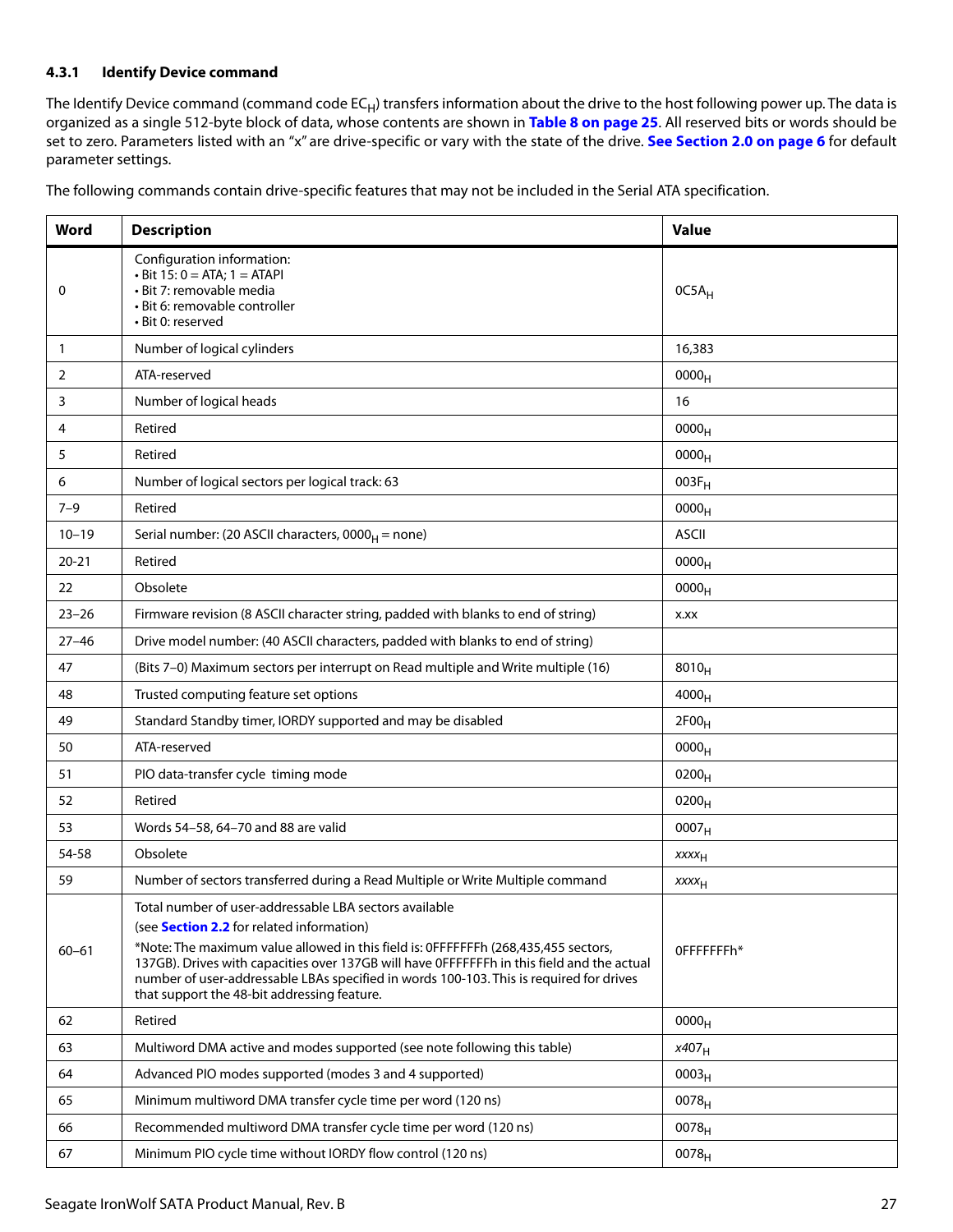| Word        | <b>Description</b>                                                                                                                                                                                                           | <b>Value</b>                         |
|-------------|------------------------------------------------------------------------------------------------------------------------------------------------------------------------------------------------------------------------------|--------------------------------------|
| 68          | Minimum PIO cycle time with IORDY flow control (120 ns)                                                                                                                                                                      | 0078 <sub>H</sub>                    |
| 69          | Additional supported                                                                                                                                                                                                         | $00008_{H}$                          |
| $70 - 74$   | ATA-reserved                                                                                                                                                                                                                 | 0000 <sub>H</sub>                    |
| 75          | Queue depth                                                                                                                                                                                                                  | $001F_H$                             |
| 76          | Serial ATA capabilities                                                                                                                                                                                                      | 8D0E <sub>H</sub>                    |
| 77          | Reserved for future Serial ATA definition                                                                                                                                                                                    | xxxx <sub>H</sub>                    |
| 78          | Serial ATA features supported                                                                                                                                                                                                | <b>XXXX<sub>H</sub></b>              |
| 79          | Serial ATA features enabled                                                                                                                                                                                                  | <b>XXXX<sub>H</sub></b>              |
| 80          | Major version number                                                                                                                                                                                                         | OFEO <sub>H</sub>                    |
| 81          | Minor version number                                                                                                                                                                                                         | FFFF <sub>H</sub>                    |
| 82          | Command sets supported                                                                                                                                                                                                       | $306B_H$                             |
| 83          | Command sets supported                                                                                                                                                                                                       | $7561_H$                             |
| 84          | Command sets support extension (see note following this table)                                                                                                                                                               | 6173 <sub>H</sub>                    |
| 85          | Command sets enabled                                                                                                                                                                                                         | 3069 <sub>H</sub>                    |
| 86          | Command sets enabled                                                                                                                                                                                                         | $B441_H$                             |
| 87          | Command sets enable extension                                                                                                                                                                                                | $6173_H$                             |
| 88          | Ultra DMA support and current mode (see note following this table)                                                                                                                                                           | 007F <sub>H</sub>                    |
| 89          | Security erase time                                                                                                                                                                                                          | $xxxx_{H}$                           |
| 90          | Enhanced security erase time                                                                                                                                                                                                 | $xxxx_{H}$                           |
| 92          | Master password revision code                                                                                                                                                                                                | FFE <sub>H</sub>                     |
| 93          | Hardware reset value                                                                                                                                                                                                         | <b>XXXX<sub>H</sub></b>              |
| 94          | Obsolete                                                                                                                                                                                                                     | 0000 <sub>H</sub>                    |
| 95          | <b>Stream Minimum Request Size</b>                                                                                                                                                                                           | $0x1000_H$                           |
| 96          | <b>Streaming Transfer Time</b>                                                                                                                                                                                               | $0x0000_H$                           |
| 97          | <b>Streaming Access Latency</b>                                                                                                                                                                                              | $0x0000_H$                           |
| 98-99       | <b>Streaming Performance Granularity</b>                                                                                                                                                                                     | 0x0000 2710 <sub>H</sub>             |
| $100 - 103$ | Total number of user-addressable LBA sectors available (see Section 2.2 for related infor-<br>mation). These words are required for drives that support the 48-bit addressing feature.<br>Maximum value: 0000FFFFFFFFFFFFFh. | 8TB 5xx models = 15,628,053,168      |
| 104-105     | ATA-reserved                                                                                                                                                                                                                 | 0000 <sub>H</sub>                    |
| 106         | Physical/Logical sector size                                                                                                                                                                                                 | $6003_H$                             |
| 107         | ATA-reserved                                                                                                                                                                                                                 | 0000 <sub>H</sub>                    |
| 108-111     | The mandatory value of the world wide name (WWN) for the drive.<br>NOTE: This field is valid if word 84, bit 8 is set to 1 indicating 64-bit WWN support.                                                                    | Each drive will have a unique value. |
| $112 - 118$ | ATA-reserved                                                                                                                                                                                                                 | 0000 <sub>H</sub>                    |
| 119         | Commands and feature sets supported                                                                                                                                                                                          | 43DE <sub>H</sub>                    |
| 120         | Commands and feature sets supported or enabled                                                                                                                                                                               | $409C_H$                             |
| 121-127     | ATA-reserved                                                                                                                                                                                                                 | 0000 <sub>H</sub>                    |
| 128         | Security status                                                                                                                                                                                                              | $0021_H$                             |
| 129-159     | Seagate-reserved                                                                                                                                                                                                             | $xxxx_{H}$                           |
| 160-205     | ATA-reserved                                                                                                                                                                                                                 | 0000 <sub>H</sub>                    |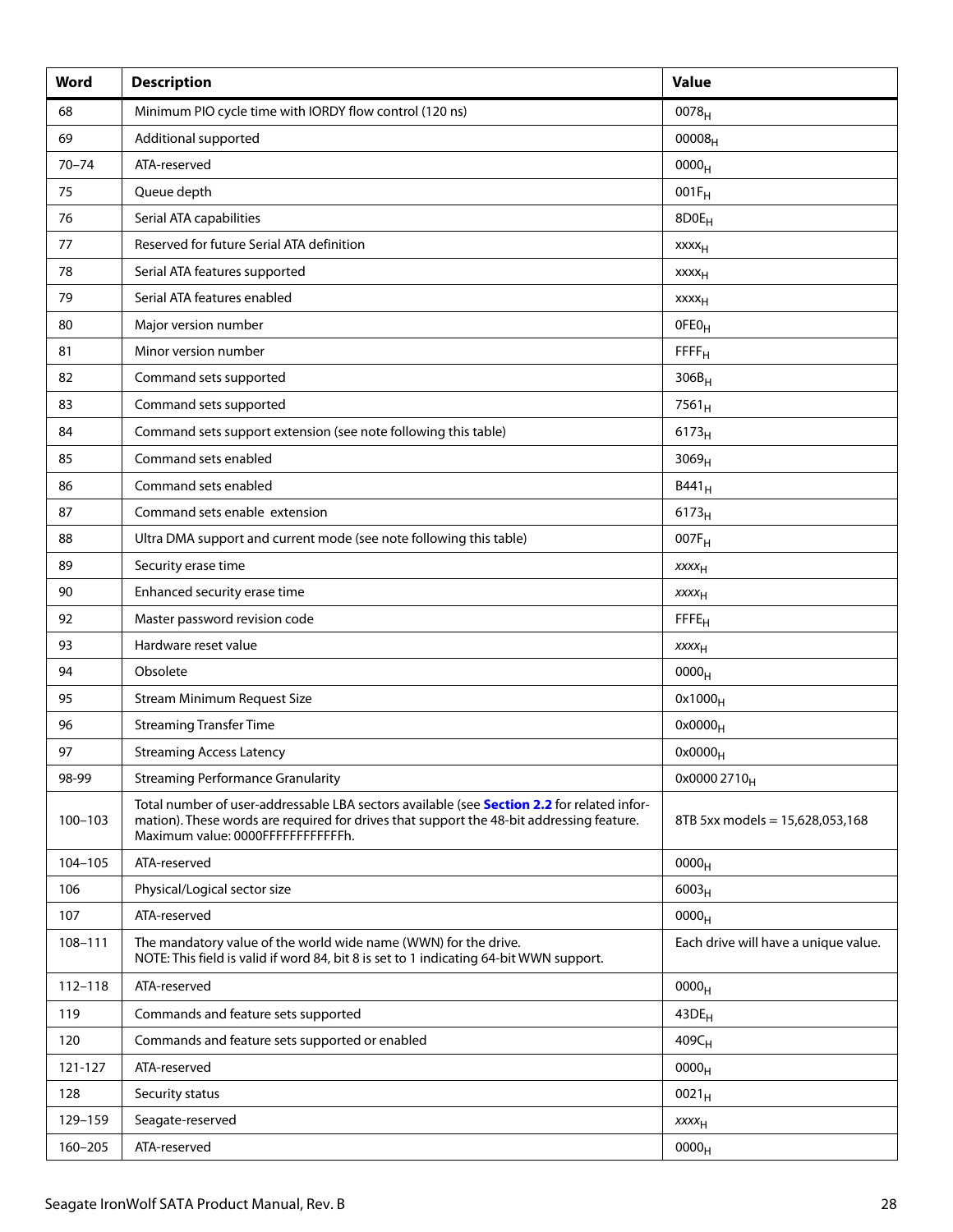| Word    | <b>Description</b>                                                                                                                                                 | <b>Value</b>      |
|---------|--------------------------------------------------------------------------------------------------------------------------------------------------------------------|-------------------|
| 206     | SCT Command Transport command set.<br>If bit 0 is set to one, then the device supports SCT Command Transport.<br>Bits 7:2 indicate individual SCT feature support. | xxBD <sub>H</sub> |
| 207-254 | ATA-reserved                                                                                                                                                       | 0000 <sub>H</sub> |
| 255     | Integrity word                                                                                                                                                     | XXAS <sub>H</sub> |

**Note** See the bit descriptions below for words 63, 84, and 88 of the Identify Drive data.

| Description (if bit is set to 1) |                                                                      |  |
|----------------------------------|----------------------------------------------------------------------|--|
| <b>Bit</b>                       | Word 63                                                              |  |
| $\Omega$                         | Multiword DMA mode 0 is supported.                                   |  |
| $\mathbf{1}$                     | Multiword DMA mode 1 is supported.                                   |  |
| $\overline{2}$                   | Multiword DMA mode 2 is supported.                                   |  |
| 8                                | Multiword DMA mode 0 is currently active.                            |  |
| 9                                | Multiword DMA mode 1 is currently active.                            |  |
| 10                               | Multiword DMA mode 2 is currently active.                            |  |
| <b>Bit</b>                       | Word 84                                                              |  |
| $\Omega$                         | SMART error logging is supported.                                    |  |
| $\mathbf{1}$                     | SMART self-test is supported.                                        |  |
| $\overline{2}$                   | Media serial number is supported.                                    |  |
| 3                                | Media Card Pass Through Command feature set is supported.            |  |
| 4                                | Streaming feature set is supported.                                  |  |
| 5                                | GPL feature set is supported.                                        |  |
| 6                                | WRITE DMA FUA EXT and WRITE MULTIPLE FUA EXT commands are supported. |  |
| 7                                | WRITE DMA QUEUED FUA EXT command is supported.                       |  |
| 8                                | 64-bit World Wide Name is supported.                                 |  |
| $9 - 10$                         | Obsolete.                                                            |  |
| $11 - 12$                        | Reserved for TLC.                                                    |  |
| 13                               | IDLE IMMEDIATE command with IUNLOAD feature is supported.            |  |
| 14                               | Shall be set to 1.                                                   |  |
| 15                               | Shall be cleared to 0.                                               |  |
| <b>Bit</b>                       | Word 88                                                              |  |
| $\Omega$                         | Ultra DMA mode 0 is supported.                                       |  |
| $\mathbf{1}$                     | Ultra DMA mode 1 is supported.                                       |  |
| $\overline{2}$                   | Ultra DMA mode 2 is supported.                                       |  |
| 3                                | Ultra DMA mode 3 is supported.                                       |  |
| 4                                | Ultra DMA mode 4 is supported.                                       |  |
| 5                                | Ultra DMA mode 5 is supported.                                       |  |
| 6                                | Ultra DMA mode 6 is supported.                                       |  |
| 8                                | Ultra DMA mode 0 is currently active.                                |  |
| 9                                | Ultra DMA mode 1 is currently active.                                |  |
| 10                               | Ultra DMA mode 2 is currently active.                                |  |
| 11                               | Ultra DMA mode 3 is currently active.                                |  |
| 12                               | Ultra DMA mode 4 is currently active.                                |  |
| 13                               | Ultra DMA mode 5 is currently active.                                |  |
| 14                               | Ultra DMA mode 6 is currently active.                                |  |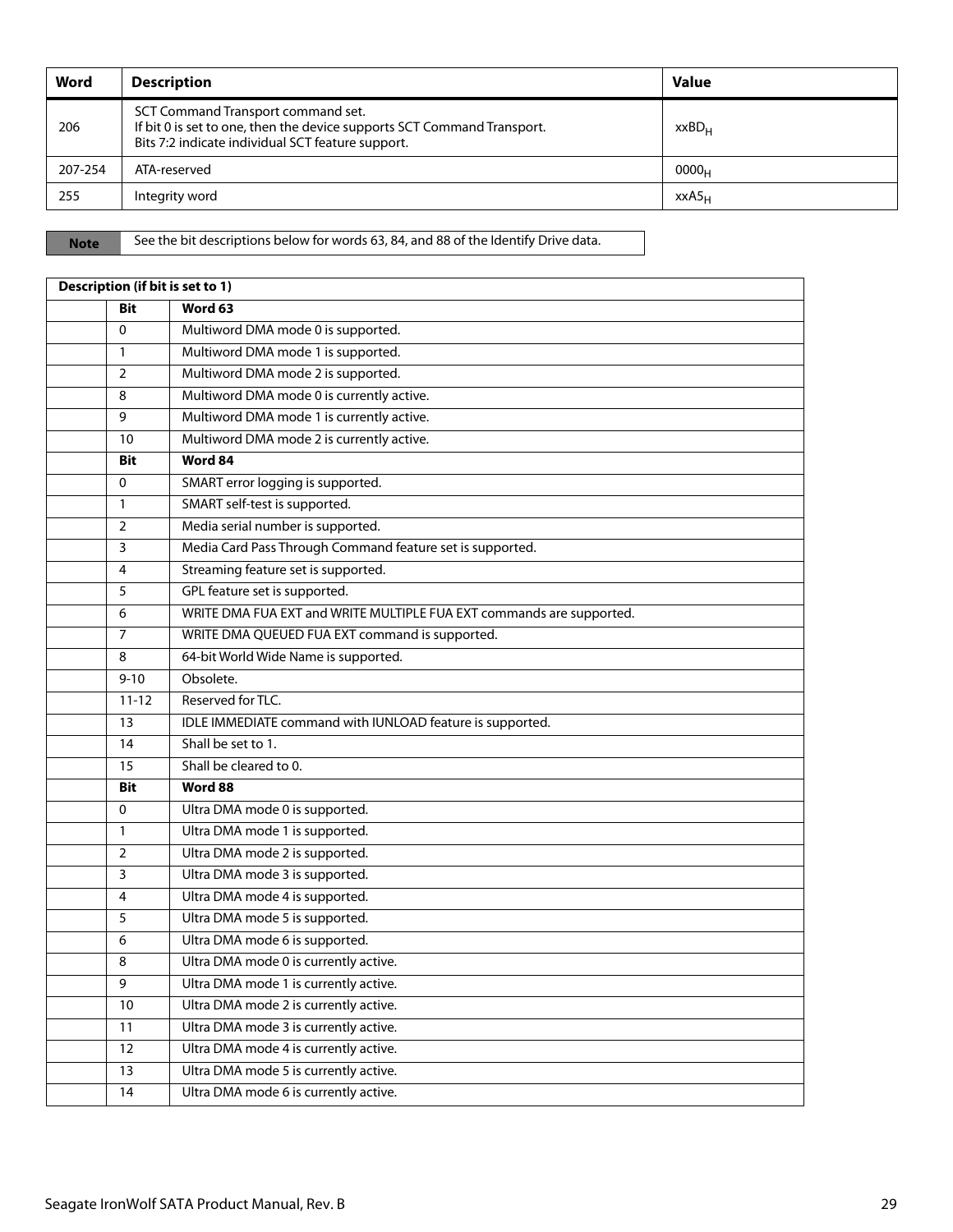#### <span id="page-30-0"></span>**4.3.2 Set Features command**

This command controls the implementation of various features that the drive supports. When the drive receives this command, it sets BSY, checks the contents of the Features register, clears BSY and generates an interrupt. If the value in the register does not represent a feature that the drive supports, the command is aborted. Power-on default has the read look-ahead and write caching features enabled. The acceptable values for the Features register are defined as follows

#### *Table 9 Set Features command values*

- $02_H$  Enable write cache (default).
- $03_H$  Set transfer mode (based on value in Sector Count register). Sector Count register values:
	- $00_H$  Set PIO mode to default (PIO mode 2).
	- 01 $_{\rm H}$  Set PIO mode to default and disable IORDY (PIO mode 2).
	- 08H PIO mode 0
	- 09<sub>H</sub> PIO mode 1
	- 0A<sub>H</sub> PIO mode 2
	- 0B<sub>H</sub> PIO mode 3
	- $OC_H$  PIO mode 4 (default)
	- $20_H$  Multiword DMA mode 0
	- $21_H$  Multiword DMA mode 1
	- $22<sub>H</sub>$  Multiword DMA mode 2
	- 40H Ultra DMA mode 0
	- 41<sub>H</sub> Ultra DMA mode 1
	- $42_H$  Ultra DMA mode 2
	- $43_H$  Ultra DMA mode 3
	- $44_H$  Ultra DMA mode 4
	- $45_H$  Ultra DMA mode 5
	- $46_H$  Ultra DMA mode 6
- 10<sub>H</sub> Enable use of SATA features
- $55<sub>H</sub>$  Disable read look-ahead (read cache) feature.
- $82<sub>H</sub>$  Disable write cache
- $90<sub>H</sub>$  Disable use of SATA features
- $AA_H$  Enable read look-ahead (read cache) feature (default).
- $F1_H$  Report full capacity available

**Note** At power-on, or after a hardware or software reset, the default values of the features are as indicated above.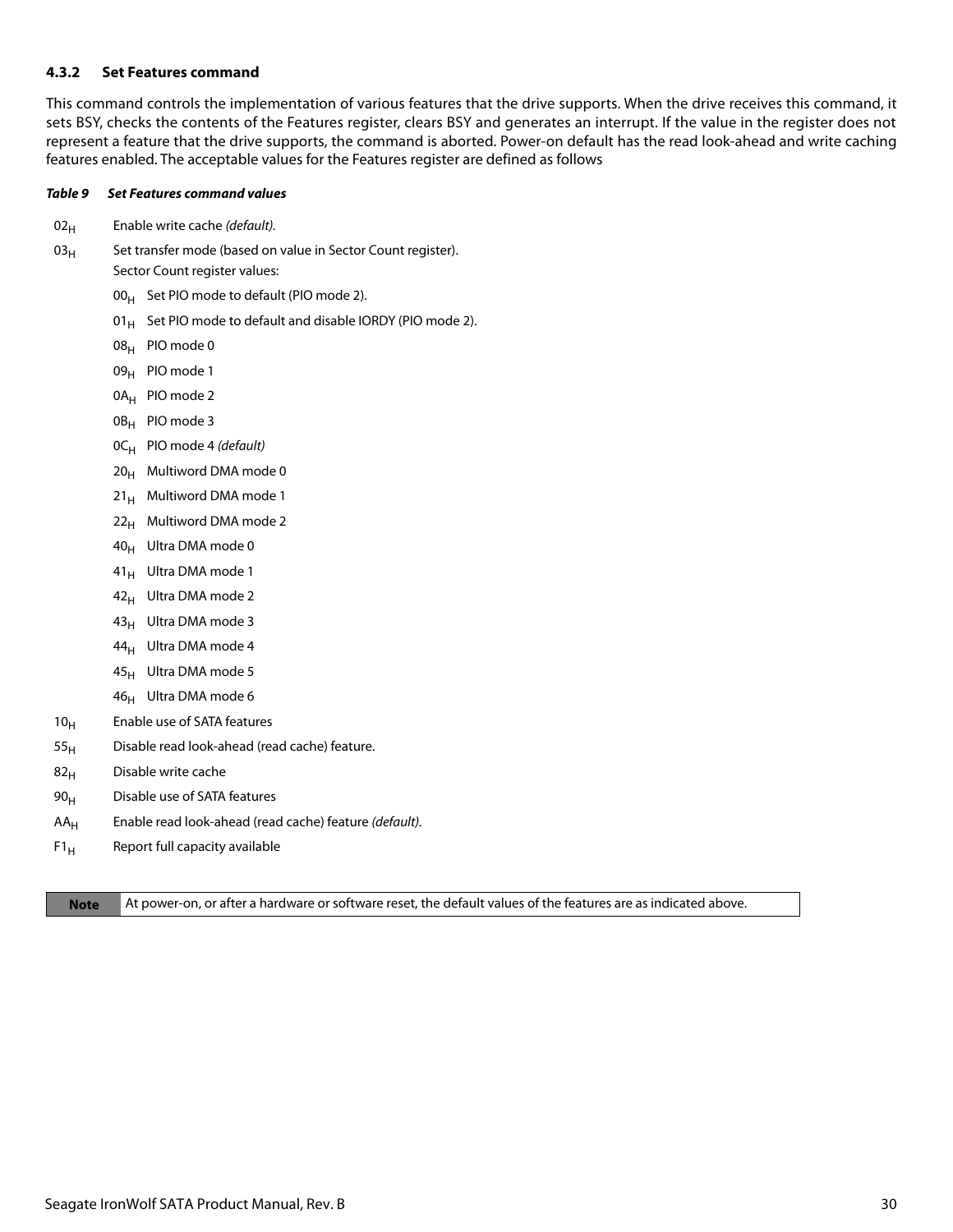#### <span id="page-31-0"></span>**4.3.3 S.M.A.R.T. commands**

S.M.A.R.T. provides near-term failure prediction for disk drives. When S.M.A.R.T. is enabled, the drive monitors predetermined drive attributes that are susceptible to degradation over time. If self-monitoring determines that a failure is likely, S.M.A.R.T. makes a status report available to the host. Not all failures are predictable. S.M.A.R.T. predictability is limited to the attributes the drive can monitor. For more information on S.M.A.R.T. commands and implementation, see the Draft ATA-5 Standard.

SeaTools diagnostic software activates a built-in drive self-test (DST S.M.A.R.T. command for  $D4_H$ ) that eliminates unnecessary drive returns. The diagnostic software ships with all new drives and is also available at: [http://www.seagate.com/support/downloads/seatools/](http://www.seagate.com/support/downloads/seatools/ ).

This drive is shipped with S.M.A.R.T. features disabled. Users must have a recent BIOS or software package that supports S.M.A.R.T. to enable this feature. The table below shows the S.M.A.R.T. command codes that the drive uses.

| Code in features register | S.M.A.R.T. command                               |
|---------------------------|--------------------------------------------------|
| D0 <sub>H</sub>           | S.M.A.R.T. Read Data                             |
| $D2_H$                    | S.M.A.R.T. Enable/Disable Attribute Autosave     |
| D3 <sub>H</sub>           | S.M.A.R.T. Save Attribute Values                 |
| $D4_H$                    | S.M.A.R.T. Execute Off-line Immediate (runs DST) |
| DS <sub>H</sub>           | S.M.A.R.T. Read Log Sector                       |
| D6 <sub>H</sub>           | S.M.A.R.T. Write Log Sector                      |
| D8 <sub>H</sub>           | S.M.A.R.T. Enable Operations                     |
| D9 <sub>H</sub>           | S.M.A.R.T. Disable Operations                    |
| DA <sub>H</sub>           | S.M.A.R.T. Return Status                         |

#### *Table 10 S.M.A.R.T. commands*

| <b>Note</b> | If an appropriate code is not written to the Features Register, the   |
|-------------|-----------------------------------------------------------------------|
|             | command is aborted and 0x04 (abort) is written to the Error register. |